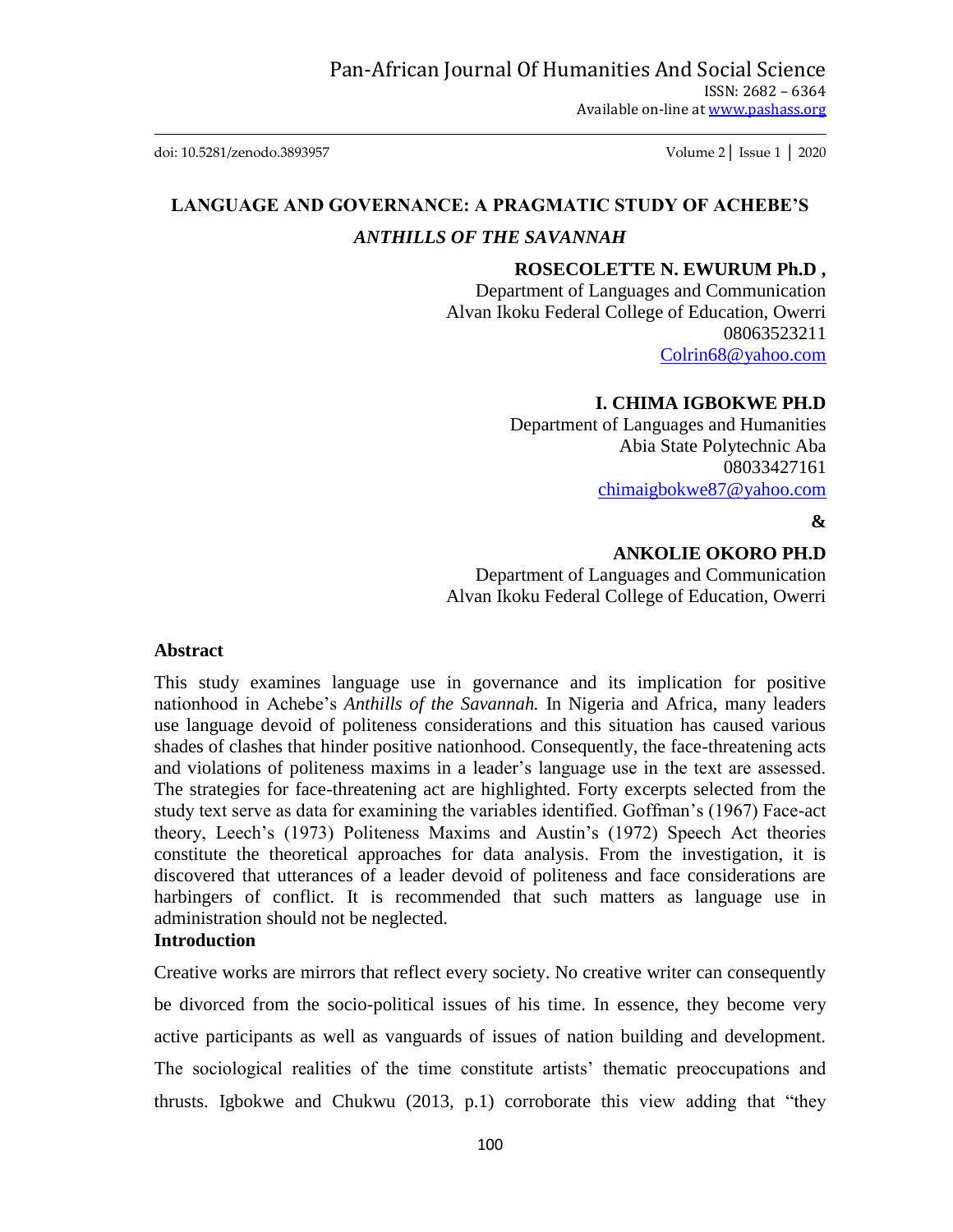consciously select themes that would define the structure, operation and anticipated future of such programmes and people"s expectations and reactions". This way, the task of full participation in the political, economic, socio-religious and otherwise of the nation hang on their necks like a precious ornament. Achebe (1975) quoted in David and Emejulu (2008, p.365) points out that "…an African creative writer who tries to avoid the big social and political issues of Africa will end up being completely irrelevant like that absurd man in the proverb who leaves his house burning to pursue a rat fleeing from the flames". Nigerian literary artists have not really shied away from any national issue. The four genres of literature have been manipulated by them to address the burning issues of a particular time. Poetry, for instance has confronted all national issues in both simple and complex languages. Ecological matters have been addressed by both poets and authors of various genres. Environmental man-handling of the Niger Delta has been decried by Ken Saro Wiwa, Steve E. Ogude, Akachi Ezigbo, Darah, Ushie, Nwahunanya, Chinaka, Onyerionwu, Onukaogu and a host of others in poetry.

Ecological issues on another hand have been addressed in prose by Isidore Okpewho"s *Call Me by My Rightful Name*, Buchi Emecheta"s *In the Ditch*, and Festus Iyayi. Niger Delta Drama include: Ene Henshaw"s *Twilight in the Homestead*, Irobi"s *Hangmen also Die*, Tunde Fatunde"s *No More Oil Boom*, J.P. Clark"s *All for Oil* etc. All these literary artists comment on the issues of resource control, exploitation, injustice, resistance, terrorists" policies, fight for the inalienable rights, survival and struggle for freedom in Niger Delta.

Other literary artists have addressed some other societal and national concerns. Achebe has directed attention on cultural and political problems in his creative work. Achebe's *Anthills of the Savannah* and Okpewho"s *Tides* have crafted "dictatorship" and "terrorism" in their narrative structure.

The thrust of this discourse is that creative art has a voice in the affairs of any nation which is conducted with language. With language, they question the appropriateness or inappropriateness of any event or occurrence in the nation. Breylenbach (2007, p.166) then asserts that "a writer, any writer, to my mind has at least two tasks, sometimes overlapping; he is also the questioner and implacable critic of the mores and attitudes and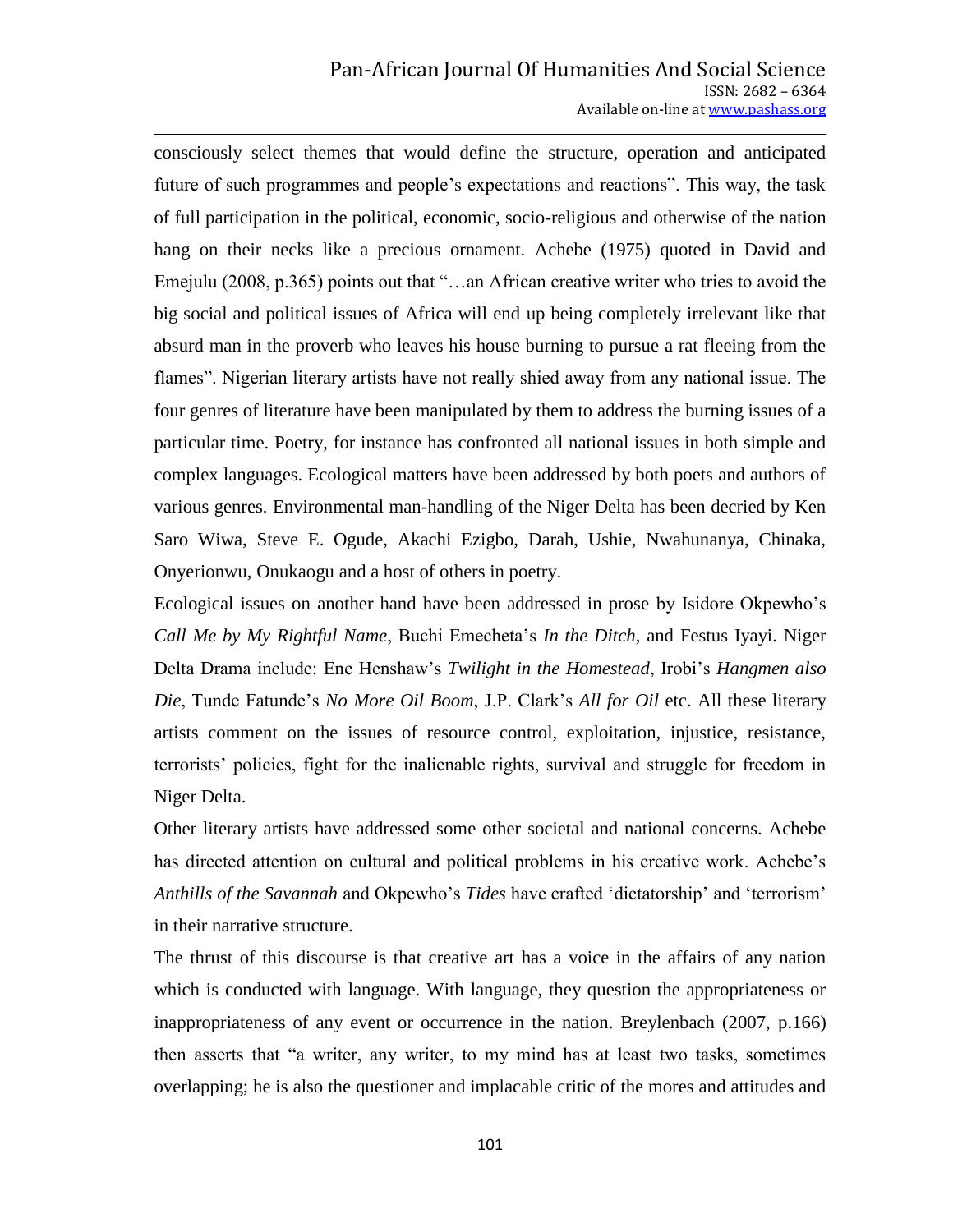myths of his society, but he is also the exponent of the aspirations of his people". The main fact is that "Literature belongs to all nations and speaks all languages" (Morrison 1992). Literature employs language to discuss and explore the activities of any nation in its entirety. Language is deployed to question the citizens" satisfaction over the conduct of the affairs of the nation, the appropriateness or otherwise of the leaders" actions. Creative artists thrive on the gymnastics of words to create awareness. They expose artistically the dire evils of the disparity of words and deeds in political leadership. Eko (2013, p.13) talking about creative works and the power of words avers: "there is power in good or positive words, and there is also great power in evil or negative words". This study examines the effect of negative language use in governance in Achebe"s *Anthills of the Savannah*.

Individual"s language use can make or may. It can stir up confidence or distrust. It can build up and at the same time destroy relationships leading to conflict and subsequent enmity. Language is the tool of narration of all issues of every nation. It is the voice of every nation. Eko (2013) authenticates this view adding that Literature is inextricably bound in a beautiful union with language as a sister discipline. They flow together because they share building blocks, even words. She adds "Literature, in my view, can be called the sister of language and the mother of all disciplines, because she is the narrator of everyone"s story or history". Literature explores the power of words to communicate and at the same time highlight through the utterances of characters, the dangers of inappropriate language use as a catalyst for conflict. It is against this backdrop that the poor language use by a dictator and its attendant consequences in Achebe"s *Anthills of the Savannah* are studied. People learn best and with ease from the creatively arranged words in stories and can consequently learn and explore world views and cultural values articulated in many disciplines of life like History, Sociology, Politics, Economics, Medicine, Religion etc. Literature is designed to be a good teacher who assesses standard with questions. Literature is primarily about man and intends to imbue him with knowledge that will make existence rational and manageable. It educates man through histories of past mistakes, positive accomplishments, success stories and directs his attention to the challenges of tomorrow if today"s affairs are not carefully piloted. By so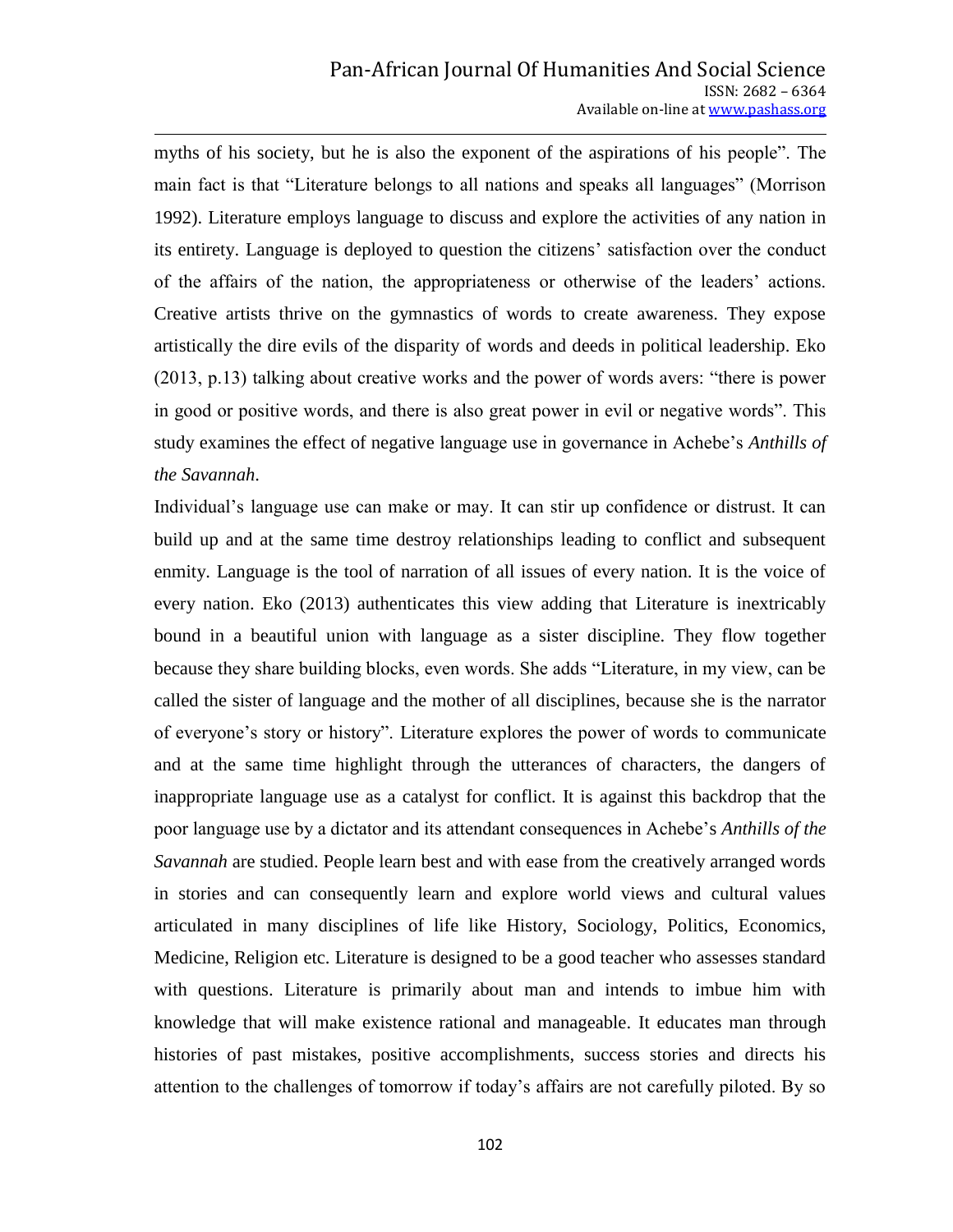doing, creative works contribute their quota to sustainable development and national problems.

### **Objectives**

This study sets to:

- Assess violations of tact politeness principle to intimidate the political class and deny citizen"s right to infrastructure.
- Examine face-threatening acts in a political leader"s language use to prevent political participation.
- Highlight violation of agreement politeness maxims as indices of conflict and failure of an administration.

### **Conceptual clarification**

The dictionary of Social Science defines a nation as:

the largest society of people united by a common culture and consciousness. While a nation occupies a common territory so that its members have common interests of place and land, the binding force of the nation is variously derived from a strong sense of its own history, its special religion or its unique culture, including language. A nation my exist as a historical community and a cultural nexus without political autonomy or statehood (p.451).

The definition lays emphasis on shared cultural heritage and language as essential indices of nationhood instead of such surface facts as territorial and political specificities. Emphasis has been on an indigenous language serving as the link among the various nation states. This would have been a very serious handicap to nationhood with Nigeria having about four hundred and fifty (450) ethnic groups but the language of the colonial master solves the problem of linguistic diversity as Nigeria has not been able to evolve a lingua-franca out of the number of languages that make up the nation.

One major ingredient of nationhood is political participation. Public opinion in any governance plays a prominent role in the success and failure of any administration.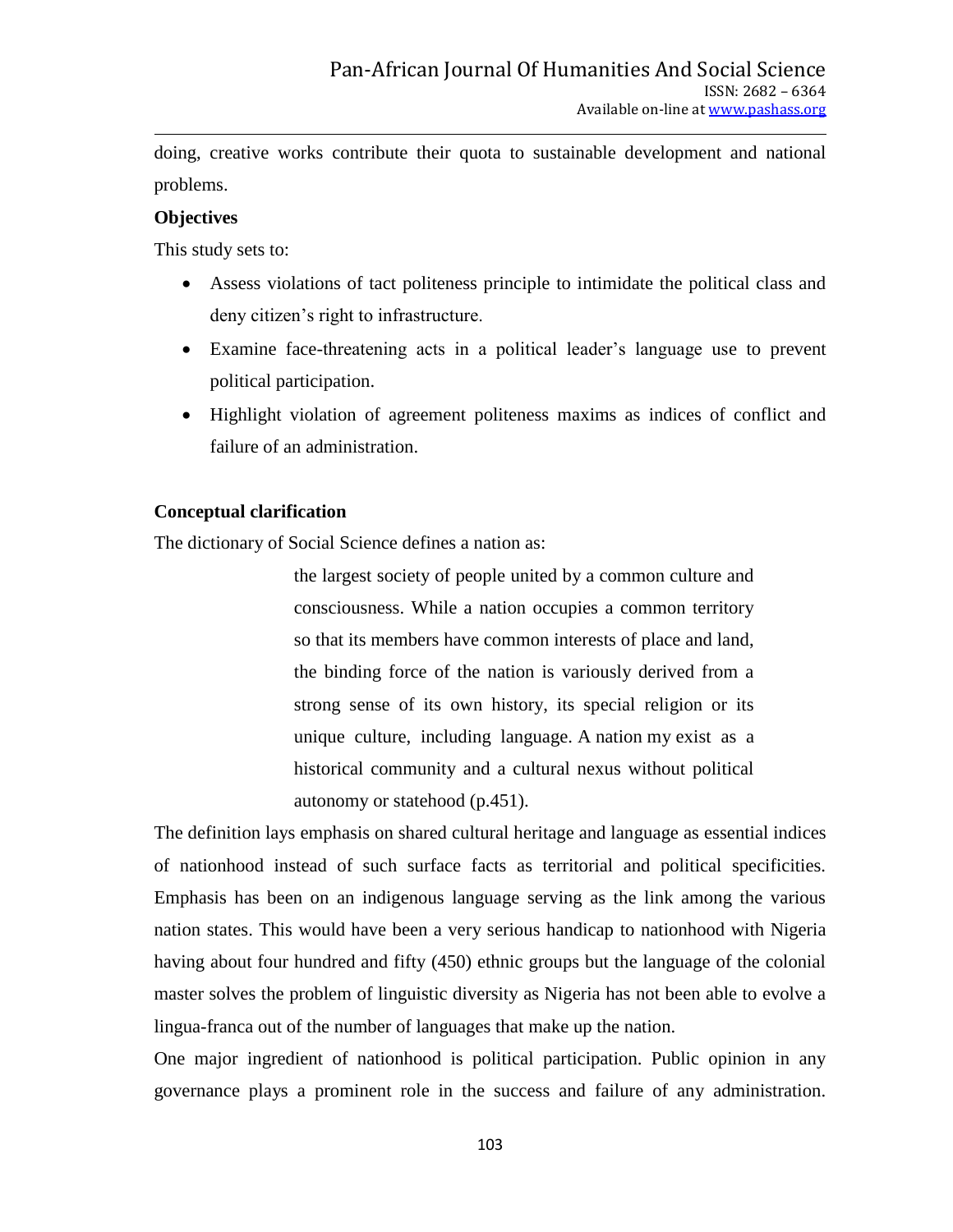Political participation involves inputs from citizens and government's effective communication with citizens. Consequently, language use in governance occupies a significant place in successful national development and progress. This is another motivating factor for projecting investigative lens on the language use of a dictator in Achebe"s *Anthills of the Savannah* and asking if it is ideal for positive nationhood. The major problem is the language of governance reflecting political philosophy which in the observation of Ajileye (2016, p.35) "deals with forms of government, societal organizations, and characteristics of various forms of government, indices of good governance etc as integral to sustainable development of the  $3<sup>rd</sup>$  world and responsible governance. Using impolite language to intimidate cabinet members and defend the denial of citizens' rights to infrastructure and amenities cannot reflect good governance and sustainable development. This justifies the preoccupation of this discourse which is the neglected aspect of governance – the language use of the political leaders as indices of conflict in nationhood.

Every creative work is designed to accomplish a purpose by the message it communicates. Its communicative intent ranges from teaching, questioning the state of affairs, creating awareness to even congratulating accomplishments of individuals – both small and mighty; nations and others. Goldberg (2016) consequently summarizes creative writing as an attempt to 'penetrate life". The writer who brings about by imaginative skill something purposefully wants to achieve an impact in the reader"s life. Creative works are expressive in sharing the totality of human experience. They strive to x-ray the truth about humanity through the various types of creative writing as:

- Drama
- Poetry
- Prose novels, novellas, short stories
- Movies
- Television scripts
- Songs
- Speeches
- Memories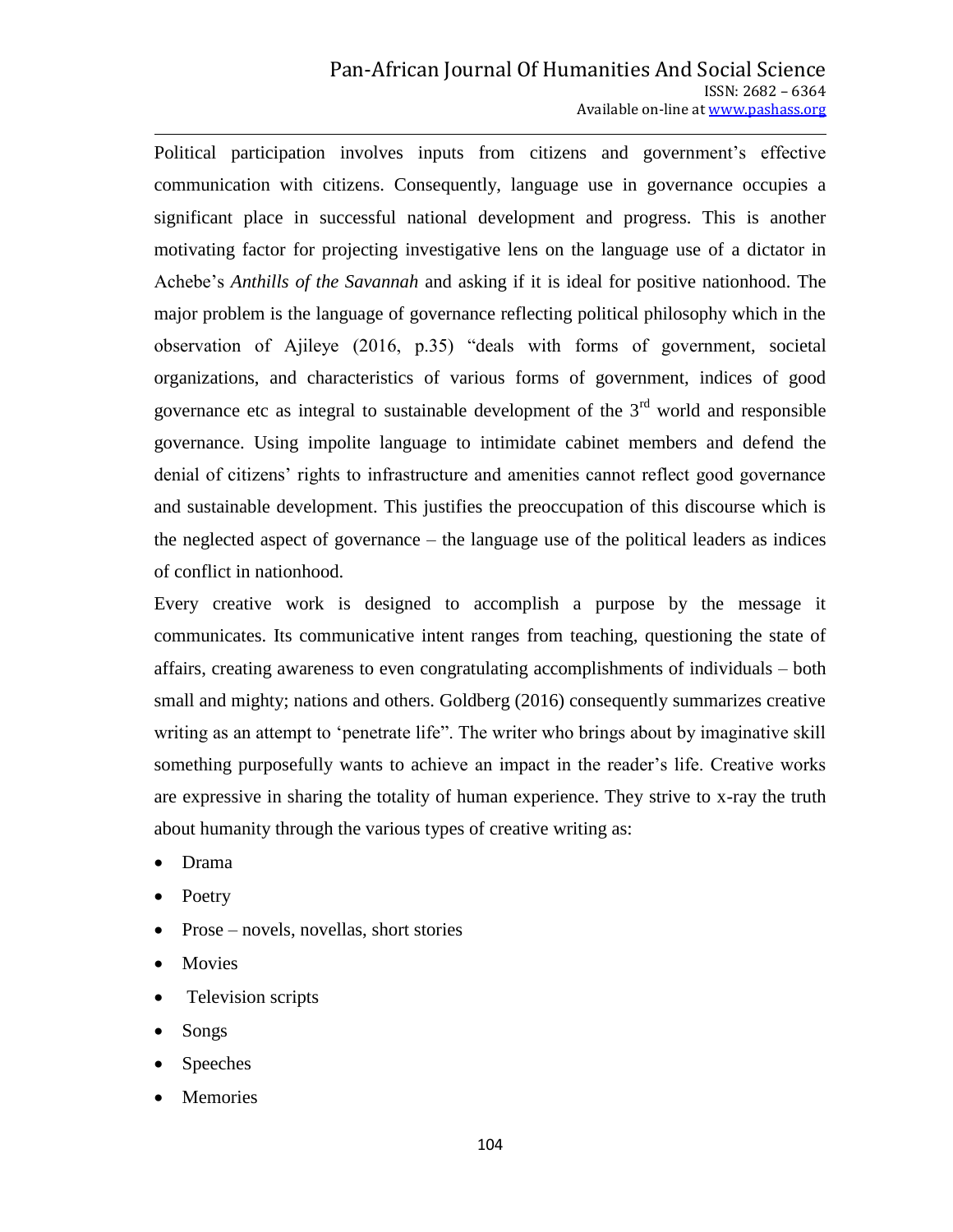Through this media, creative writers address human affairs and experiences. Literature is an expression of humanity in totality. The function of literature at its deeper level is to affirm life and declare people"s right to be in the world and to enjoy justice and freedom. Literature explores thoughts, raises issues to make people think; interrogates their quality of life and enriches life with added values… The sum total of it all is that literature presides over the world of knowledge as a mother and as an eternal story teller. She was there at the beginning, to tell the story of the creation. She was there to midwife every invention, revolution, rise and fall of nations, earthshaking disasters, tsunamis and all the socio-politicalisms of transformations. She will be there to tell the story to the end because her other name is wisdom. She is the all encompassing Truth and Beauty of John Keats, which every discipline must struggle to partake of and none can do without, if its own story must be told or recorded for both academic and pleasurable readings (Eko, 2003, p.19).

To this end, creative artists play indispensable socio-political, economic, religious etc roles in the life of both people and nations. When no man can come up courageously to yell for all, especially the leaders, to hear, creative works can. They are eloquent voices that can penetrate any purposeful reader"s heart, mind and life. Creative works are meant to be read. If they are not read, the message will be lost. But then, there must be readers and those who read, will always tell those who are not ready to read the story of the message. So literature continues to be the messenger and harbinger of all news and information concerning humanity. Creative works also assess the affairs of humanity and nation. It is also the vanguard of the people as well as the nation. Creative works have consequently contributed to the progress of every nation through:

- conveying very important messages about life
- teaching essential concepts
- emphasizing need for change
- highlighting application of knowledge designed for real life survival
- strategies for/hindrances to sustainable development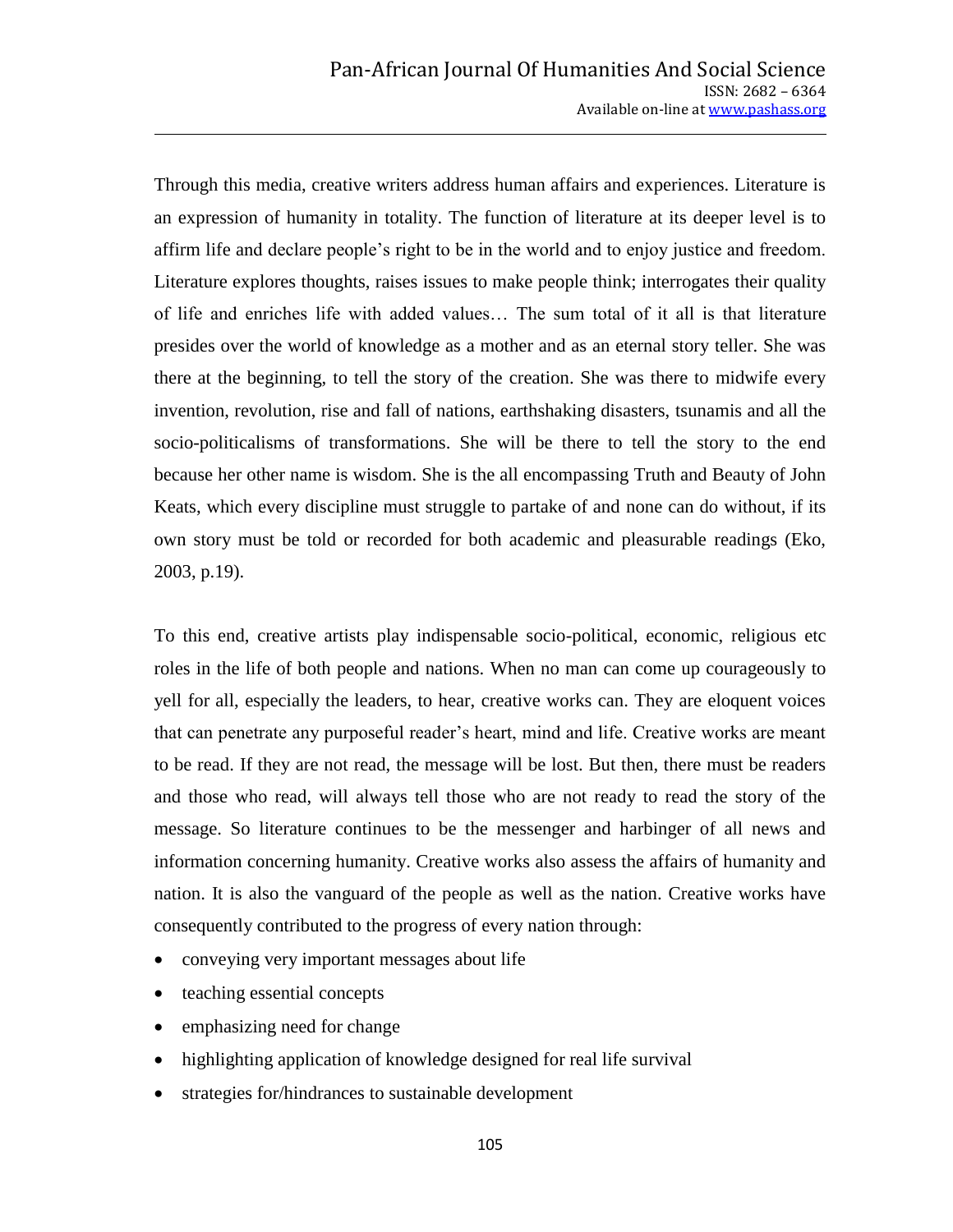Creative works predominantly serve as mirrors with which society"s actions and inactions, accomplishments of visions and failures are assessed. They consequently serve as a tool with which every activity of the society is assessed. This evidently explains the inexplicable nexus between society and literature. Issues of terrorism and violence among other things in governance are also reflected. Nnolim, (2012, p.47) describes creative works and invariably literature as

> imaginative writing… that writing which is more emotionally moving than intellectually instructive, that writing which primarily deals with a make-believe world, that writing whose language is highly connotative rather than denotative, symbolic rather than literal, figurative rather than plain; that writing we regard as "verbal works of art", that writing that is remarked by its functionality and imaginative import; that writing in which ideas are wrapped up in symbols, images, concepts; that writing which normally catapults us into another world of appearance and reality through the powers of imagination… Writing in which aesthetic function dominates; writing in which the ultimate aim of the author is to produce an object of art (p.47).

Literature"s functional reflection of the society in all its ramifications in consonance with the expectation and trends of the era is of relevance here. The relationship between literature and the society propels creative writers of the modern times to question the realities of positive nationhood with the attendant high level of terrorism in the nation today in their works. It is against this backdrop that this study examines face-threatening acts in *Anthills of the Savannah* as language of intimidation and violence against the citizenries to prevent political participation and rights to infrastructure. Issues of terrorism in political event are highlighted in the text to show how language is manipulated for intimidation and denial of human rights as well as ethnic survival.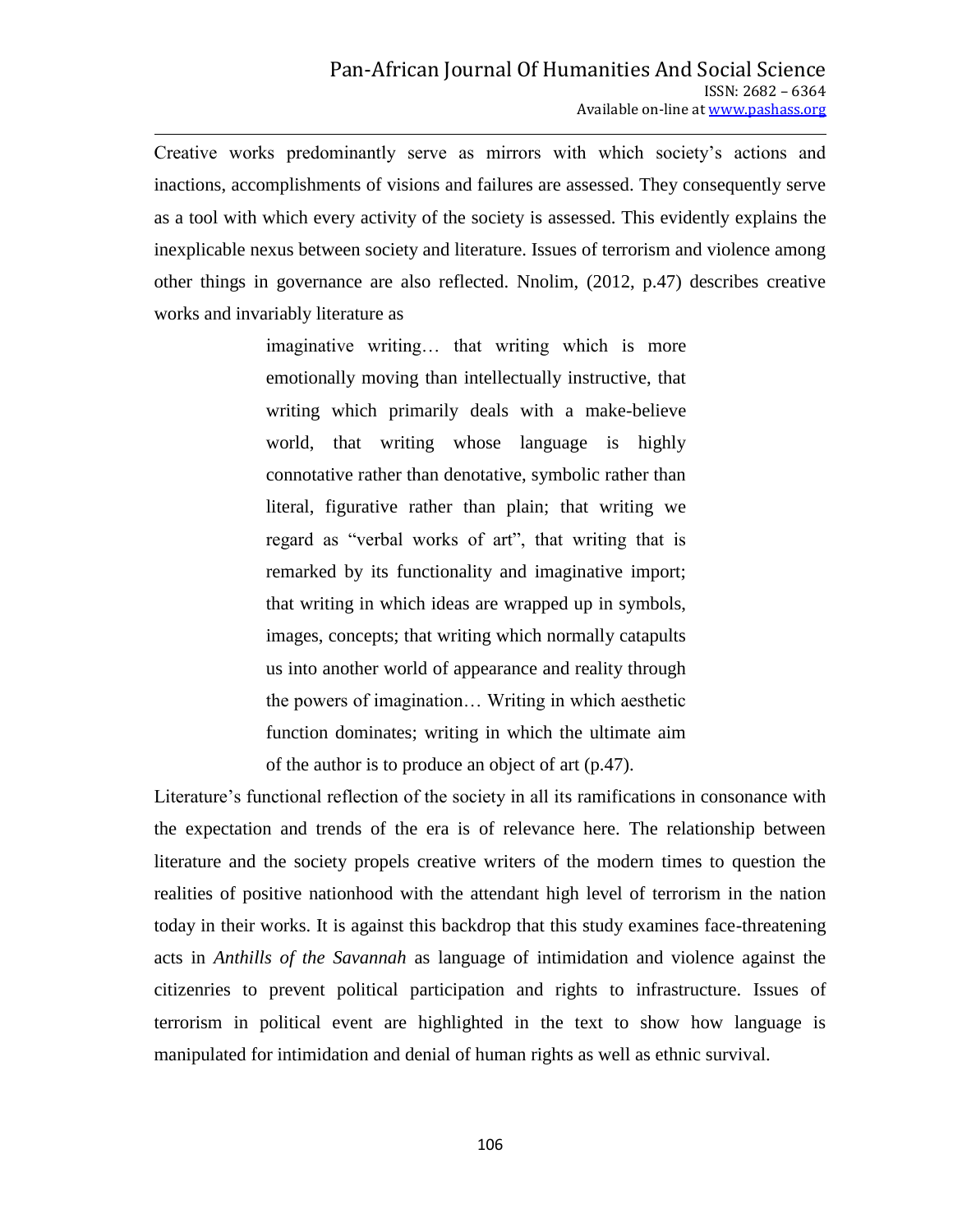Creative writers use their work to portray sensitivity to burning issues pertaining to political, economic, socio-cultural life of the nation and ask whether this should be. *Anthills of the Savannah* focuses attention on the corrupt, greedy, insensitive, avaricious and purposeless leadership which has contemporary relevance and still characterizes the nation"s leadership till today. On the materialism of political leaders, Odumegwu – Ojukwu"s (1989) statement on Nigeria"s situation still re-echoes. "It is easy to notice these days that generals who are penniless are mostly those who served under icons. The era of millionaire-generals has become the rule rather than exception (p.190).

Language plays significant roles in creative writers' portrayals. Austin (1972) theory on "how to do things with words" comes to play in their manipulation of words for situations. The writers' words act out the actions or inactions of characters that foreground the intended messages. Writers manipulate words to depict terrorism with other issues of societal events- political, social or socio-economic texture.

The World Bank (1989) assesses development in terms of human-centered social indicators such as basic health service, food, education and life expectancy which reflect more accurately the condition of most of the population because of their broader distribution across households. Thus, development in broad terms should be measured in terms of the provision and assess of the whole population of a country to social amenities such as education (i.e. increased level of literacy), good health, potable water, good roads, electricity, information and communication facilities. The masses of a nation cannot be mobilized to participate in national goals especially political goals without appropriate language use. Members of the national and state assembles utilize language to participate in the deliberations to actualize the national goals. Every government conducts its official business with language. Language contributes immensely to political success. Yet, it receives little or no attention in issues of national development. Bamgbose (2012) is of the opinion that language, apart from being a marker of identity, also marks individual"s individuality and national sovereignty". The import of the language use of a leader is that solidarity that can be a necessary tool, for sustainable development can either be gained or lost.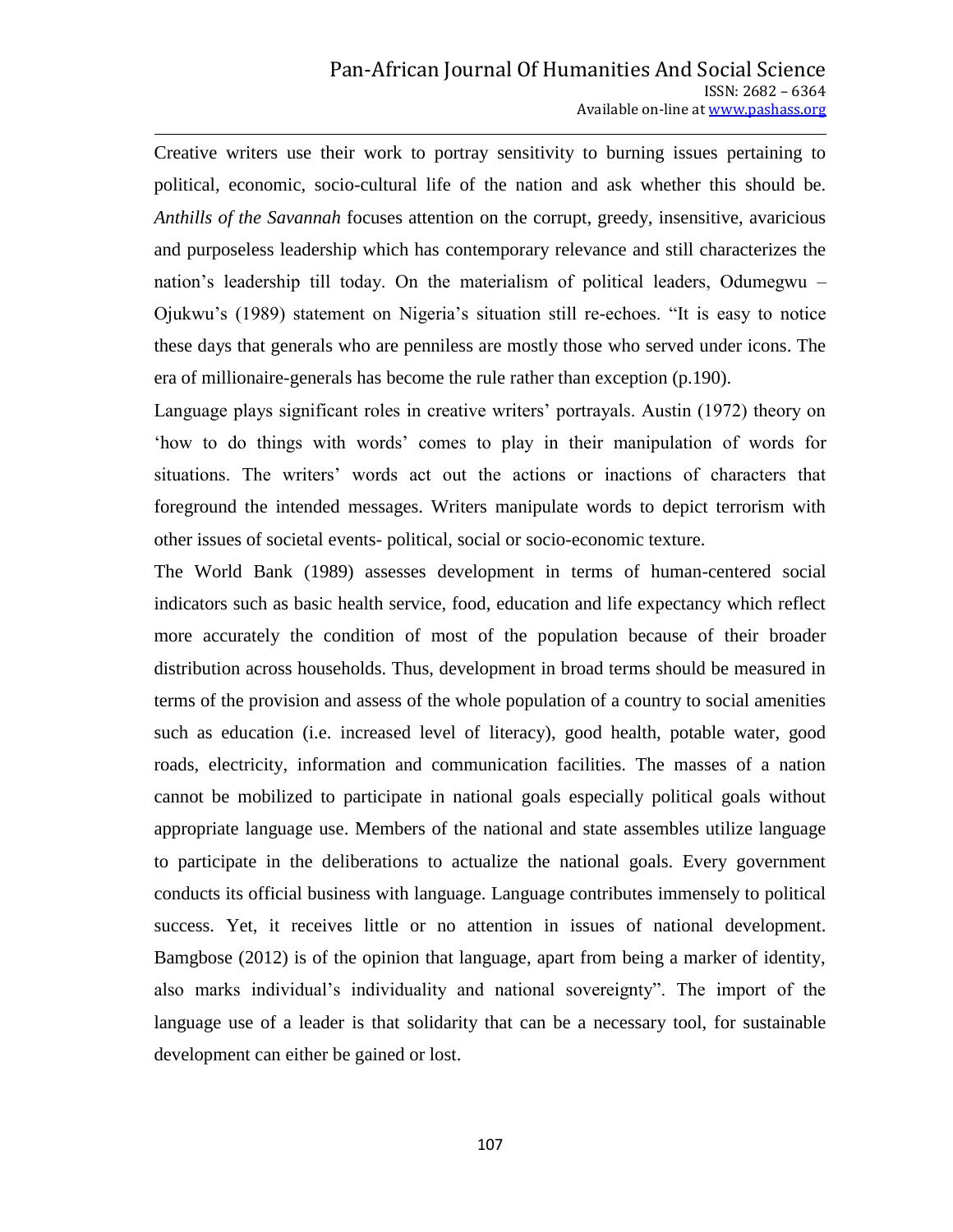Pragmatics views language use from language users' intentions and perspective in consonance with context. When an interlocutor says something to an interlocutor partner, the interlocutor intends that the discourse partner be affected in some ways. Pragmatics concerns both the relationships between context of use and sentence meaning, and the relationships among sentence meaning, context of use, and speakers meaning. (Fasold and Connor-Linton 2012, P.157).

#### **Theoretical Framework**

This study is hinged on the theoretical frameworks propounded by Goffman (1967) on face and Leech"s (1983) politeness maxims. The essence of face and face work as essential ingradents of interactions was propounded by Erving Goffeman (1999). He defines face as "the positive value a person claims for himself by the line others assume he has taken during a personal contact" (p.306). He sees "face as an image of self delineated in terms of approved social attributes. Behaviours or acts which protect face are described as tactful or diplomatic or face-saving acts. While those that make one lose face are described as tactless, face-threatening, crass, gauche or undiplomatic. Goffman (1999,p.419) explains face as "a person"s sense of self-esteem (positive face) and the desire to determine their own course of action(negative face). Spolsky (2008,p.87) asserts that "showing consideration for people"s feelings is related to the notion of face.

Any action or utterance, however mild, which might conceivably upset the delicate balance of face maintenance, is a face-threatening activity (FTA). The types of FTAs in the process of talk management include:

- starting an unsolicited conversations;
- challenging an opinion or assertion made by the addressee
- interrupting another person's turn;
- raising a topic known to be unwelcome to the addressee
- changing the topic;
- adversely commenting on or directing the addressee"s speech (e.g. please speak up! Could you please get to the point?);
- raising taboo topics or uttering taboo words;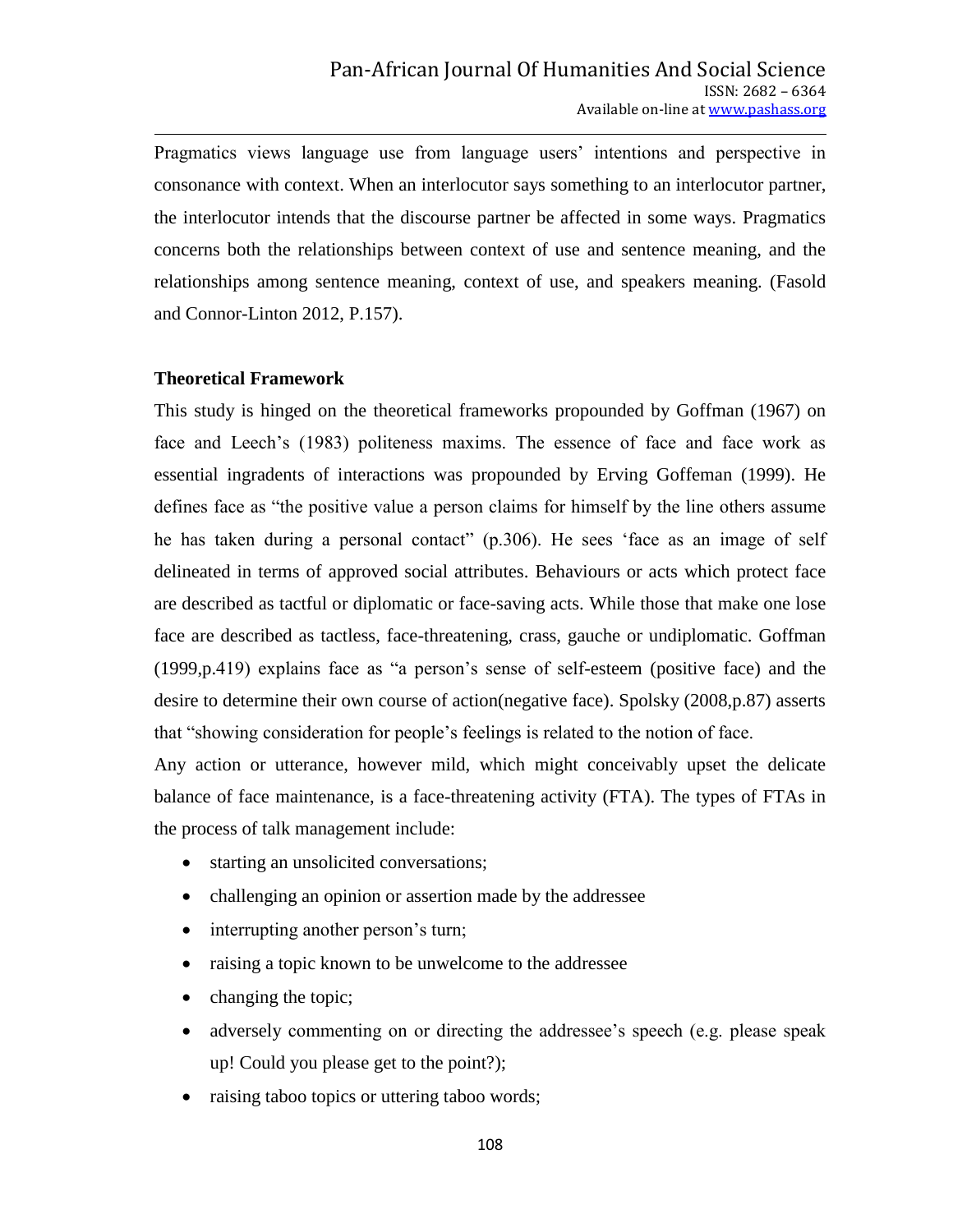• ending the interaction. (Bloor and Bloor, 2007, p.102).

FTAs are potentially highly embarrassing. Brown and Levinson"s (2005) model proposes two types of face-positive and negative. Positive face depicts the wish to be approved of in certain respects, to be thought of as a friend while negative face depicts freedom from imposition.

To Jackson (2007, p.62) any utterance or action perceived as insulting is a facethreatening act.

The three strategies for effecting face-threatening acts are;

(i) Do the act on record – badly without redress

- with negative politeness
- with positive politeness redress
- (ii) Do the act off-record
- (iii) Don"t do the act at all

Politeness entails a special way of treating people, saying or doing things in ways that show consideration of others' feelings. Leech (1983) postulates politeness principle as a pragmatic concept involving a verbal and non-verbal behaviour which help in maintaining harmonious relations". Brown and Levinson (2005) add that politeness phenomena are universal and treat deference as a politeness strategy. Deference can be equated with the speaker's respecting an individual's right to non-imposition (p.409).

Politeness principles bind cordial relationships between participants firmly and so Adegbija (2011, p.52) describes it as "the oil that lubricates the channels of communication. Yule (2007, p.137) discussing the importance of politeness describes it as "showing awareness of another person"s face". This implies still that politeness involves taking into account the feelings of others. The advice according to Wardhaugh (2010,p.291) is that in any discourse "we must constantly adjust to others in our social relationships and we must do that in ways each society deems appropriate to its existence and functioning". When interactants are not mindful of the other"s face, they are bound to hurt and intimidate others. "A world without politeness phenomena would be a very scary place. Politeness is a dimension of language that reflects the identity of the speaker"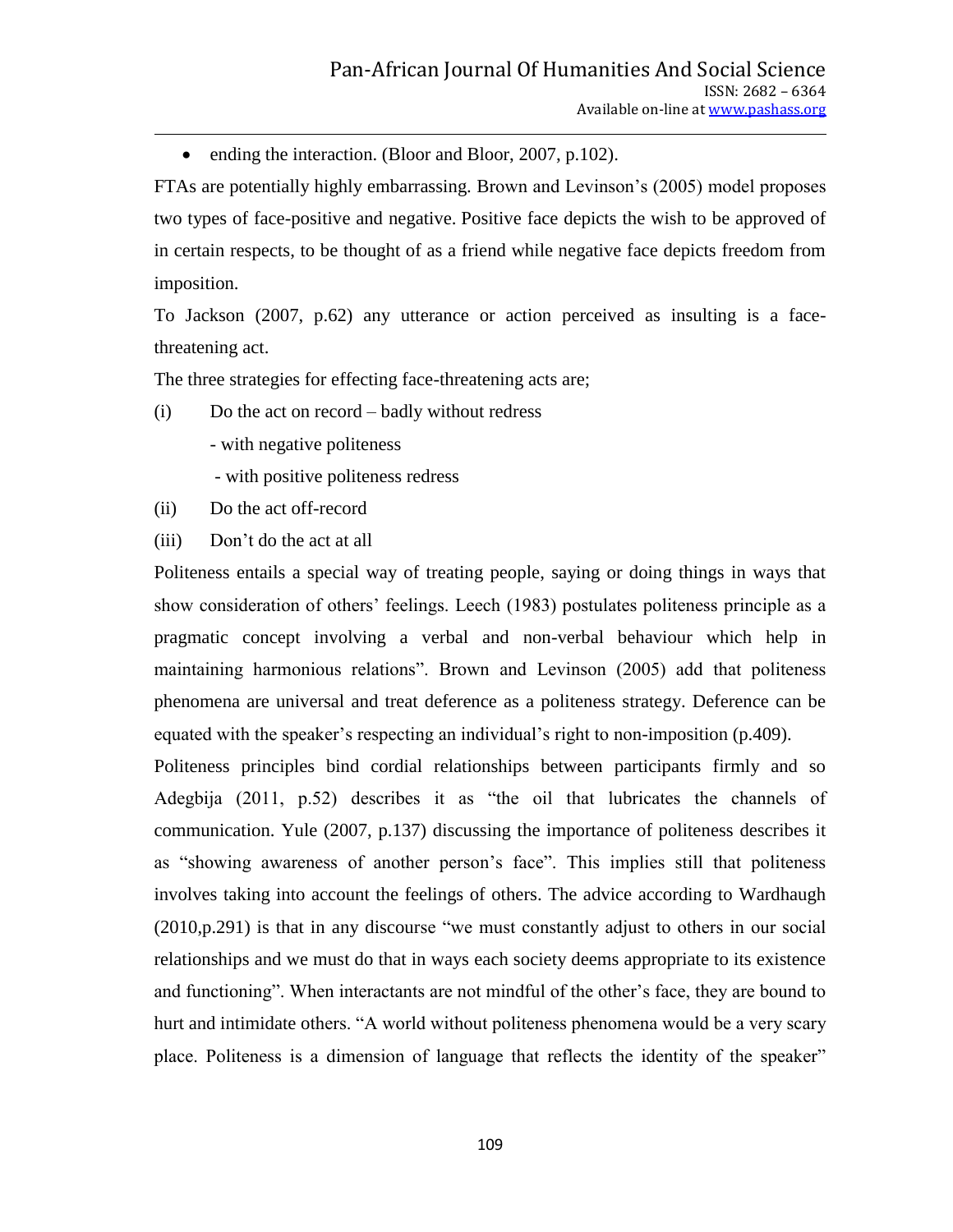(Grundy, 2008, p.189). We try to give the most interactional leeway possible, and this, in one sense, is what is to be polite (Spolsky, 2008, p.87).

Leech"s (1983) Politeness Maxims are:

- (i) Tact maxim
- (ii) Generosity maxim
- (iii) Approbation maxim
- (iv) Modesty maxim
- (v) Agreement maxim
- (vi) Sympathy maxim

Eelen (2001, p.20) views politeness not only as the notion of strategic conflict avoidance, but as the notion of social indexing being universal in various frameworks of politeness. Adducing avoidance of conflict is designed as a means of controlling potential aggression in interaction.

Austin"s (1962) speech act insists that when people use language, they are performing a kind of action. Speech acts are clearly demonstrated when interlocutors or speakers use utterances to state or signal their intentions to accomplish certain action which the hearer or interlocutor partners infer from the utterance. "When people make bets and threats and promises, offer congratulations and apologies, or issue orders or challenges, they are using language to accomplish actions" (Fasold, 2012, p.162).

#### **Analysis**

#### **a. Violation of Tact Maxim, Agreement and Face-Threatening Acts.**

"Tact" entails the process of speaking with wisdom in consideration of the situation as well as the people associated with the situation in order to accomplish the desired goals and objectives. Tact emphasizes the more appropriate manner of communicating information so as not to 'sound insulting', 'two pointed' or 'uncultured'. "People who speak just any how" are often accused of lacking tact in communication (NTI Module, 2013, p.133). When an interlocutor makes an utterance and another or the interlocutor partner feels that he/she does not apply some 'tact', the reason is that "Language has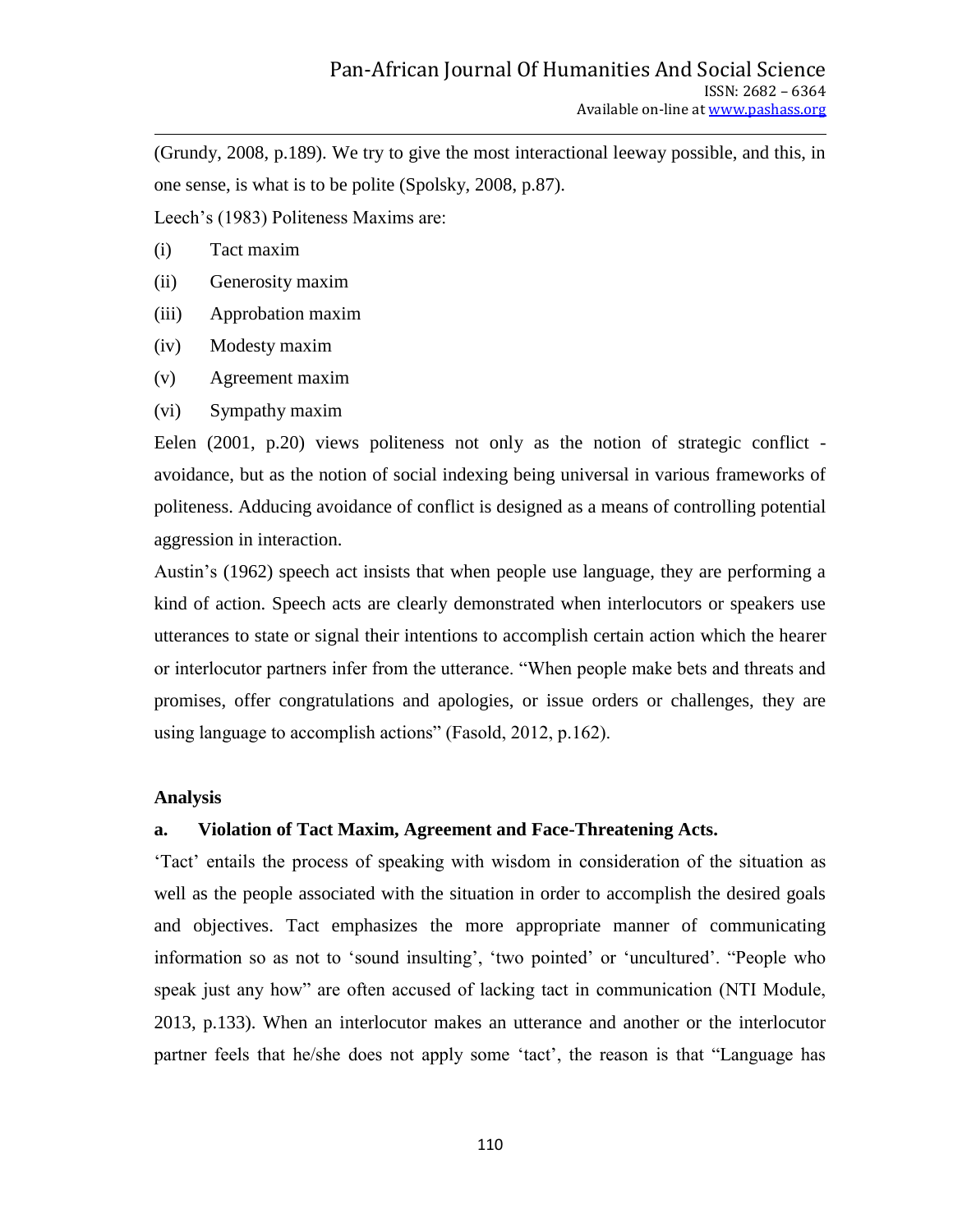something in common with politeness and common sense" and tact is a type of politeness. Accomplishing politeness is the major aim of tact.

Adegbite (2000) sees tact as a means of interpreting the discourse value of information encoded in a word and its relationship with other linguistic items which precede or follow the items as well as some other non-linguistic factors of communication based on the communicative context of an utterance. "Discourse Value" is the meaning which the speaker or the writer expects his hearer or reader to decode or interpret. Tact therefore is the alternative discourse options which are available to one that will enable one communicate more comprehensively, appropriately and most friendly. With tact, what could otherwise have appeared offensive is more receptive and polite. Speaker"s utterances have force on hearers which can be judged as negative or positive. Leech (1983) states that tact maxim involves minimizing expressions which imply cost to others and maximize expressions which imply benefit to others.

Text 1: You"re wasting everybody"s time, Mr. Commissioner for Information. I will not go to Abazon. Finish! Kabisa! Any other business? (p.1)

Text 2: As your Excellency wishes. But … (p.1)

Text 3: But me no buts, Mr. Oriko! The matter is closed, I said. How many times for God"s sake, am I expected to repeat it? Why do you find it so difficult to swallow my ruling on anything? (p.1).

His Excellency"s utterance in text 1 is a combination face-threatening act performed bald on-record without redress and violations of the agreement and tact politeness maxims to preclude the citizenry from political participation. The 'I' feeling supersedes the 'we' feeling. Personal good is given more presidency than the people"s good. Shouting down and lording it over an intelligent, educated and prominent man in the society with insulting imperatives demeans his image as a man. His Excellency"s utterance lack considerations for the face-want and face-worth of the Commissioner of Information. The Commissioner makes a prayer for the people of Abazon and His Excellence rejects giving ears to the people"s problems. Maximizing disagreement between self and others violates the agreement politeness maxims. He eschews the avoid disagreement principle and shouts them down.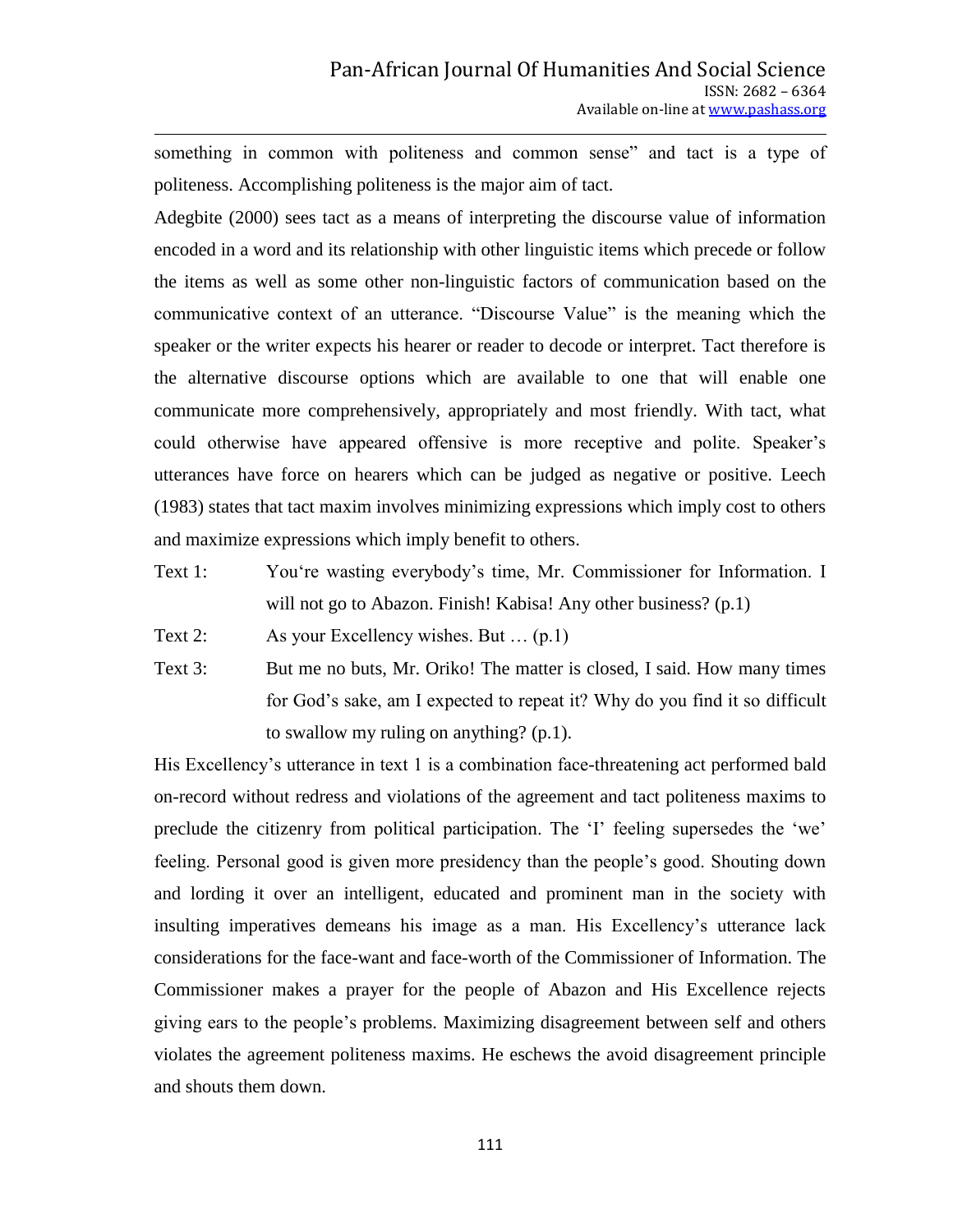One"s suggestion being rudely dismissed as useless and of no value is highly embarrassing to the commissioner's personality. The risk of hurting the other is at very high scale. The utterance "You are wasting everybody's time, Mr. Commissioner for Information" is a deliberate intimidatory scheme. The interlocutor follows up utterance I with another intimidating declarative, "I will not go to Abazon. Finish! Kabisa! Any other business?" His Excellency"s totalitarian domination of the affairs of the state council finds expression in the above declaratives' exclamatory and interrogative expressions to deny the people their human and infrastructural rights.

The interrogative – "Any other business?" spells end of the discussion. He strikes a zero optionality scale. He does not cherish another"s contribution. Making a prominent personality an object of laughter is face-threatening. Even the demand for "any other business' is a mere content less expression. The interlocutor is not poised to treat or receive any other discourse because even as the Honourable Commissioner tries furthering the discourse in text 2 with "As your Excellency wishes. But …" His Excellency snatches the floor from him with an interruption and intimidates him into silence with an imperative which violates tact politeness maxim. "But me no buts, Mr. Oriko! The matter is closed, I said!. How many times, for God"s sake, am I expected to repeat it? Why do you find it so difficult to swallow my ruling on anything?"

Snatching the floor insultingly from a cabinet member commanding high prestige accorded his education and job status with an imposition to shut up is face-threatening and violation of tact maxim designed to dodge his political responsibility. The interlocutor browbeats the interlocutor partner into silence. His Excellency"s deliberate scheme to prevent both the citizens as well as the cabinet members from political expression finds expression in his bald on-record face-threatening acts. The risk of hurting the other is at high scale. The honorifics – Honourable commissioner is jettisoned for interlocutor partner's name plus imperative – Mr. Oriko! His scorn and disrespect for the addressee is evident. He bans his attempt at making further contributions: "The matter is closed, I said".

Lording it over the Honourable Commissioner for information is an imposition that cost him his: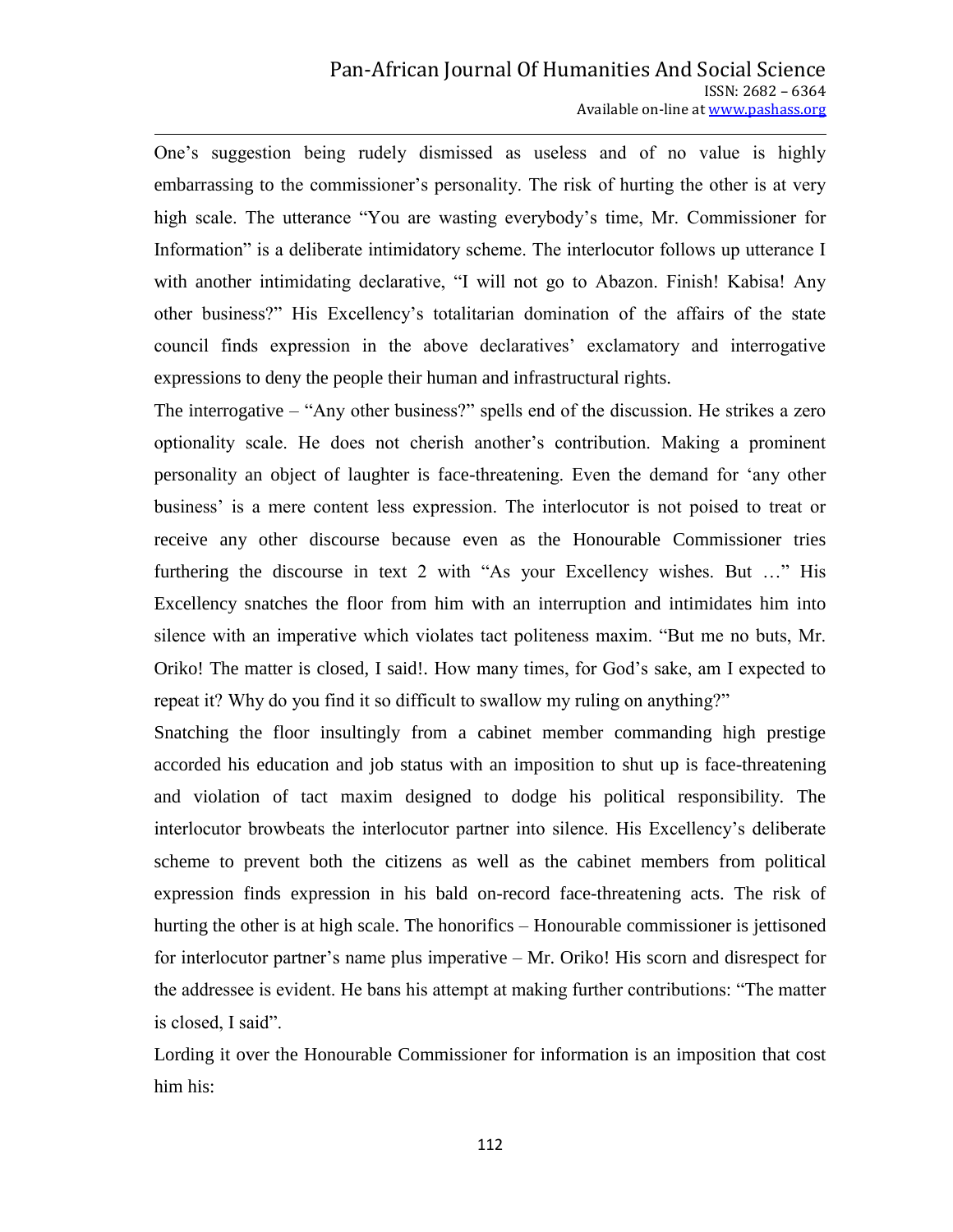- $ego$
- face-worth
- dignity
- face want

The ratio of cost is relatively very high. The imperatives do not offer the commissioner any option, consequently, the optionality scale is zero as the speaker dominates the floor and refuses to relinquish it. The interlocutor's absolute neglect of the hearer's want violates the politeness rule of "maintain camaraderie". By maximizing cost for interlocutor partner, tact politeness maxim is violated.

# **b. Use of Interrogative as Face-Threatening Act.**

The cantankerous discourse deploys condemnatory interrogative to accuse the interlocutor partner of recalcitrance "How many times for God"s sakes am I expected to repeat it! Why do you find it difficult to swallow my ruling; on anything?

The interrogatives accuse the interlocutor partner of insubordination. His ego is thwarted. Verbally browbeating and humiliating the Commissioner without consideration of the risk of hurting the other, constitute bald on-record face-threatening act to foil political participation. Furthermore, the impositions violate tact politeness principles. Politeness as real world goal is also violated. The pragmatic goal of the discourse of intimidation is denial of political rights – "I will not go to Abazon. Finish! Kabisa!" The exclamatory sentences functioning as imperatives denote the finality of His Excellency's assertions. When he speaks, he

- dominates the floor
- violates turn taking rules
- violates adjacency pair rules
- disallows preferred second part
- exploits dispreffered second part in his discourse

Turns go in pairs as adjacency pairs. "A greeting expects another greeting in response; a question expects a reply; an offer expects acceptance. A second part which conforms to the expectation is called the preferred second part … while a second part that fails to fit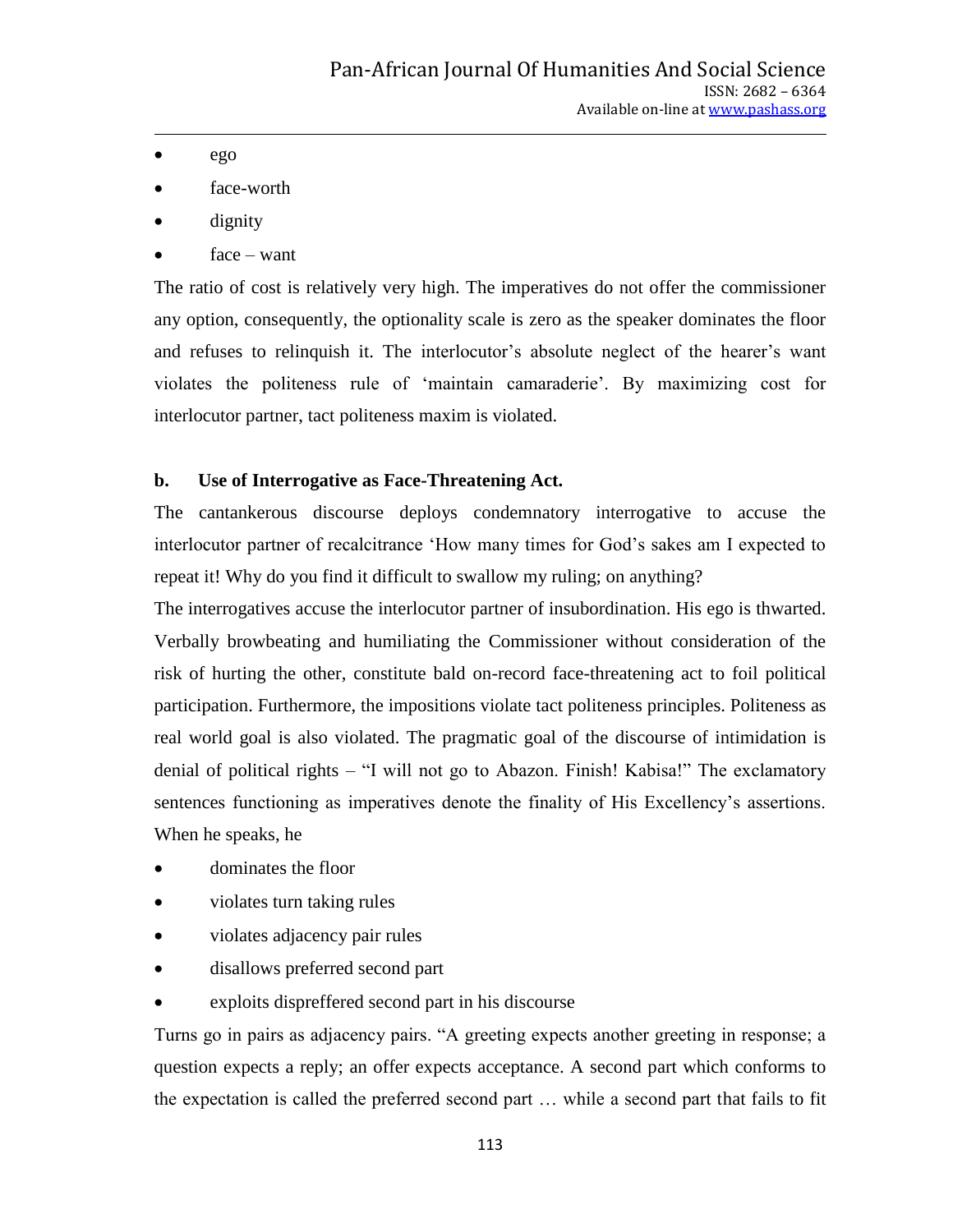the expectations is a dispreferred second part (Bloor and Bloor, 2007, p.106-107). His Excellency does not expect any cabinet member to make any response when he does not call for any and they all know it. The commissioner for information explains that;

Text 4: On a bad day, such as this one …, there is nothing for it but to lie close to your hole, ready to scramble in. And particularly to keep **your mouth shut**, for nothing is safe, not even the flattery we have become such experts in disguising as debate. (p.2)

The embarrassing fear, His Excellency, Sam, has instilled in his cabinet members from the above excerpt is face-threatening as they are reduced to mere rubber-stamps coerced into unwilling docility. The uneasy relationship between them spells danger and terror- "…for nothing is safe, not even the flattery we have become such experts in disguising as debate". Discourse of national/sustainable development is ignored as he ruthlessly opposes any suggestion for the improvement of the lots of the rural peasants.

### **c. Fright as Face-Threatening Act**

The panic and fright of the Honourable Commissioner for Education constitute another instance of face-threatening act.

- Text 5: On my right side sat the Honourable commissioner for Education. **He is by far the most frightened of the lot.** As soon as he had sniffed peril in the air **he had begun to disappear into his hole** as some animals and insects do, backwards. (P.2-3)
- Text 6: Instinctively he had gathered his papers together and was in the very act of lifting the file-cover over them and dragging **them into his hole after** him when his entire body suddenly went rigid. Stronger alarms from deeper recesses of instinct may have alerted him to the similarity between his impending act and a slamming of the door in the face of His Excellency. A fantastic thing happened then. He dropped the file-cover in such panic that every one now turns to him and sees him perform the strangest act of all: the **scattering again of his council papers in panic atonement** and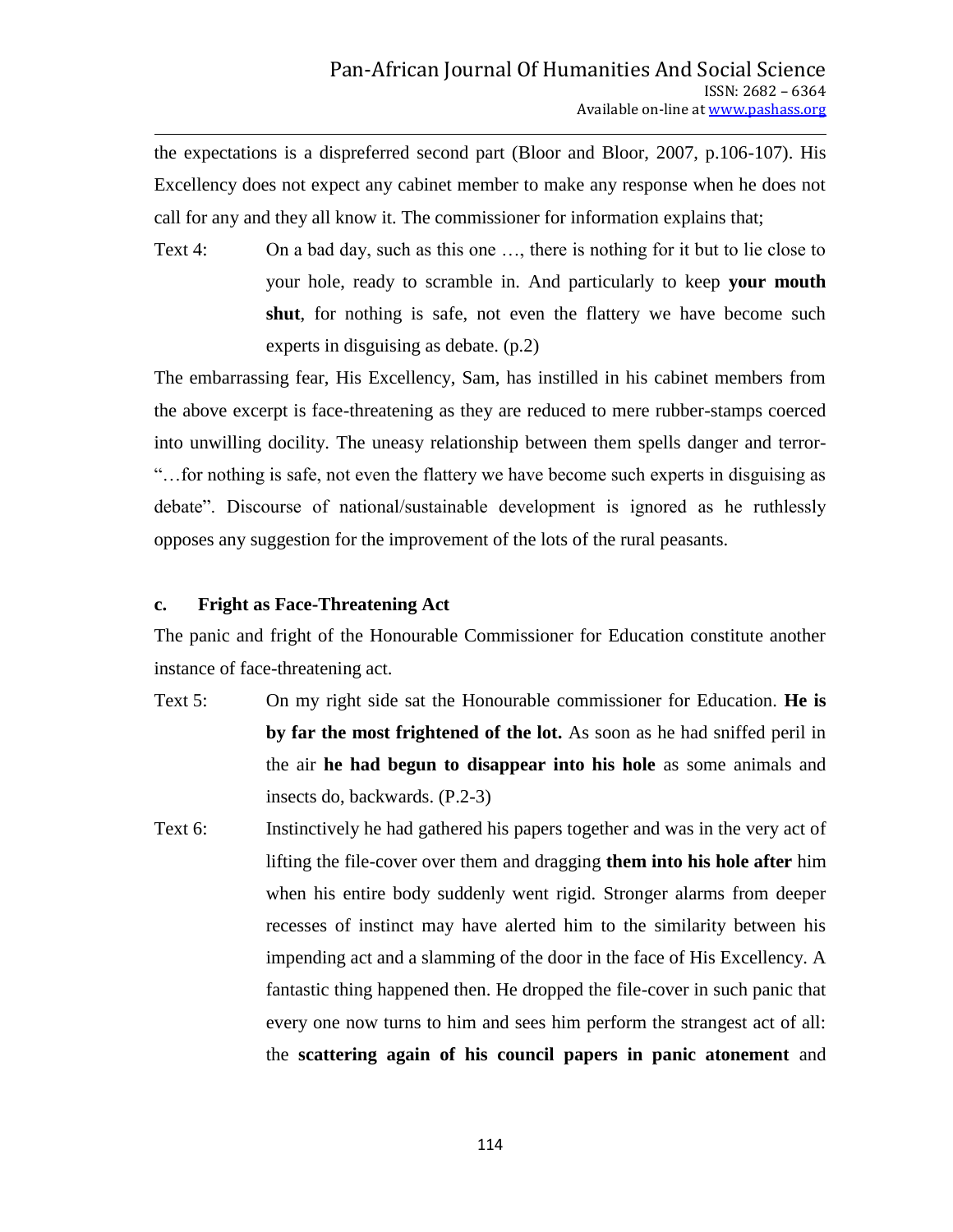restitution for the sacrilege he has come so close to committing inadvertently. (p.3).

Text 7: Then he glances round the table until his eyes **meet His Excellency's and falls dead on the mahogany**. The silence had not been broken since my second apology. I was quite certain that the poor fellow (**never a strong one for originality**) was getting ready to speak my very words, strictly in the same sequence. I swear it. He had drawn his upper arms tight to his sides as though to diminish his bulk; and clasped his hands before him like a supplicant. (P.3).

Being depicted as cowardly is face-threatening. Disappearing into his hole has the import of being cowardly which is face-threatening and suggests not contributing anything to national development.

The Honourable Commissioner for education's discomfiture as the aftermath of the president"s terrific anger is face-threatening. Like a child caught stealing a piece of fish from the soup pot, the fright of a man of high position has face-threatening import of depicting him as cowardly – "as soon he had sniffed peril in the air he had begun to **disappear into his hole** as some animal and insect do, backwards". This vivid image of panic at mere 'sniffing peril in the air' is heightened by dropping the file and scattering its content, instinctively, … body suddenly went rigid, "the scattering again of his council papers" depict him as lily-livered which is face-threatening enough. Being described as "disappearing into his hole as some animals and insects do, backwards" cast him as spineless and weak-kneed at the sight of the dreaded autocratic president. He adds no value to the progress of the nation.

Another instance of face-threatening act which the fear for the intimidating president has produced in the Honourable Commissioner is seen in his panic attempt at apology which also x-rays his weak personality. **Creative works condemn the reign of terror that lacks regard for political participation**. It criticizes corrupt polity.

Text 8: …That army car drove up furiously, went into reverse before it had time to stop going forward and backed at high speed into a young man and his clothe who just barely managed to scramble out of the car"s vicious path.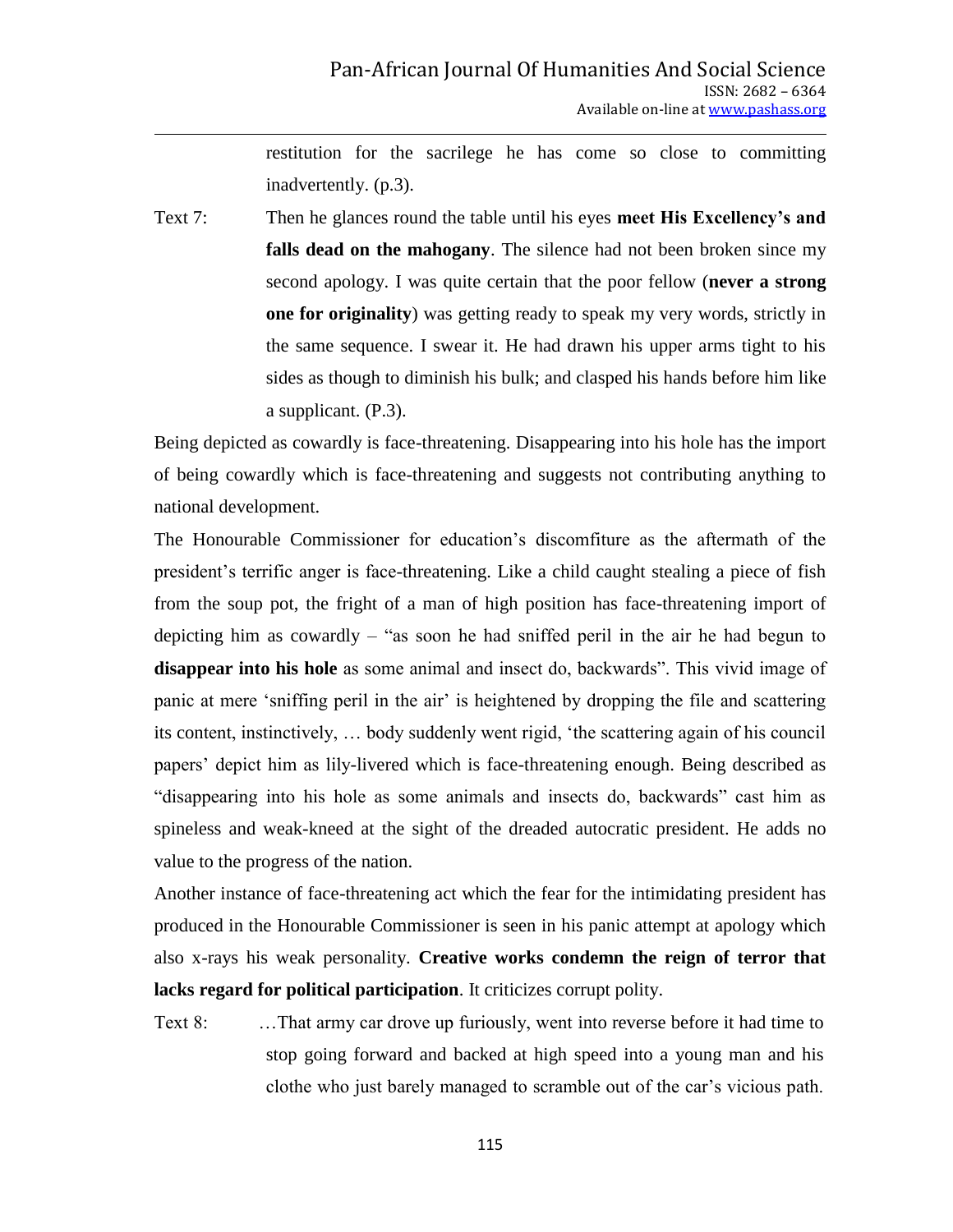|             | A cry went up all around. The driver climbed out, pressed down the lock    |
|-------------|----------------------------------------------------------------------------|
|             | button and slammed the door. The young trader found his voice then and     |
|             | asked timidly:                                                             |
| Text 9:     | The young trader found his voice then asked timidly 'Oga, you want to kill |
|             | me?                                                                        |
| Text $10$ : | 'If I kill you, I kill a dog?', said the soldier with a vehemence  (p.48)  |
| Text $11$ : | Does he mean that after killing me, he will go and kill a dog?             |
| Text $12$ : | No, he means that to kill you is like to kill a dog.                       |
| Text $13$ : | So therefore you na dog  Na dog born you. (p.48)                           |

His Excellency and his agent deploy language to humiliate and terrorize not just the cabinet members but the rural and urban populace as well. Linguistic fascism as the tool of terrorism is evidenced in one of the soldier"s confrontation with a hawker in the Gelegele market.

Rather than be remorseful for his dastardly action with polite linguistic choices, he dismissed the poor hawker with a bald on-record face-threatening utterance – "If I kill you, I kill a dog".

The ruling class' disregard for the human worth can be clearly demonstrated by their expressions. None matters, none has the right to life and good things except them. The linguistic expressions are devoid of politeness considerations and laden with arrogant demonstration of callousness. The poor masses start pondering on the pragmatic import of the soldier"s utterance.

"Does he mean that after killing me, he will go and kill

a dog?

"No, he means that to kill you is like to kill a dog".

"So therefore you na dog … na dog born you" (p.48)

The animal comparison of the rural and urban populace by the political class is demeaning and face-threatening. The citizenry has no regard in the country – "…to kill you is like to kill a dog". "So therefore, you na dog … na dog born you". Dog has more value than human beings "if I kill you, I kill dog?".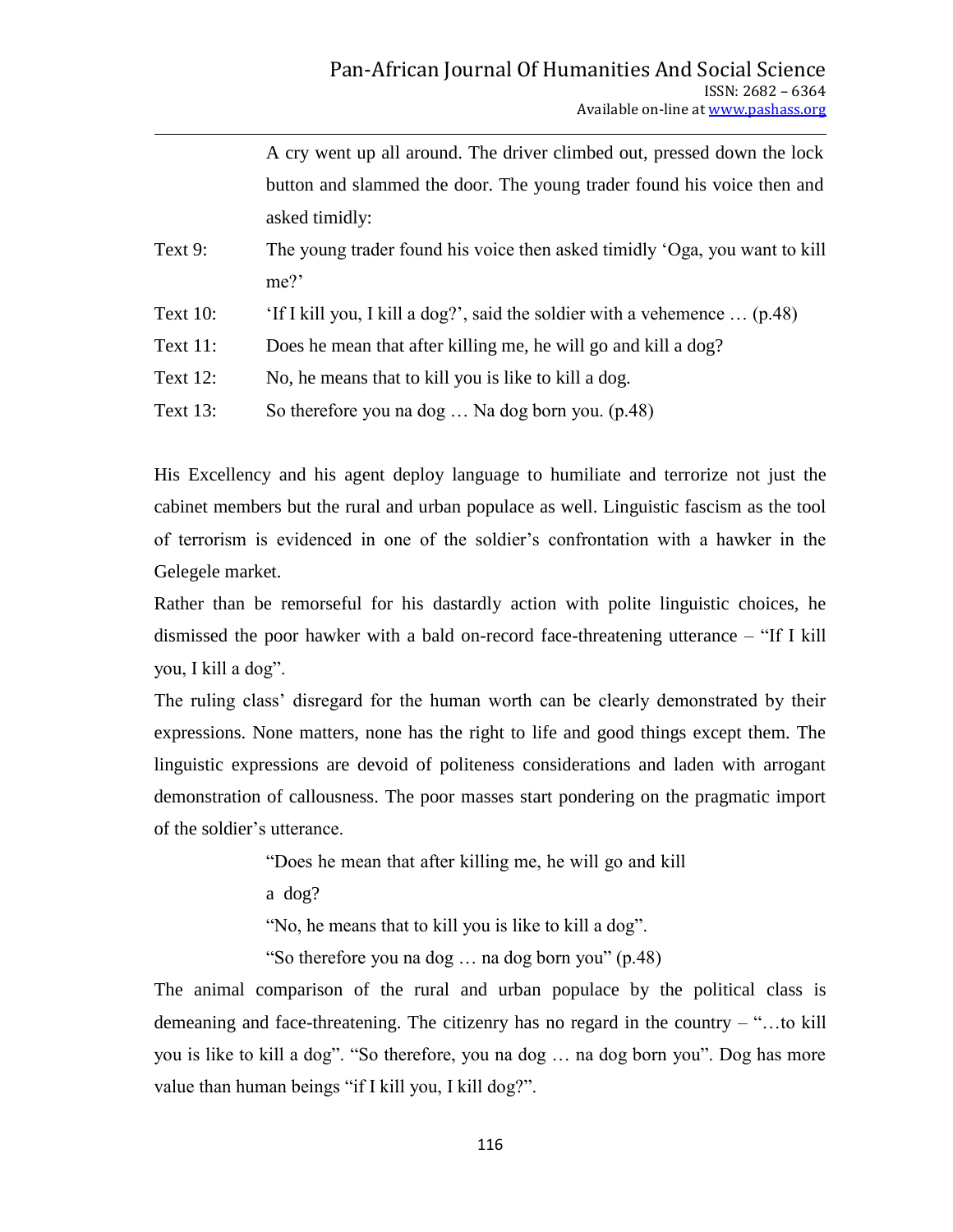The Nigerian English is deployed to drive home the message of the disregard for the poor masses "...so therefore, you na dog... na dog born you". The human race in the ruling class power-drunk assessment is nothing but useless animals – "dogs" that need to be ridiculed and intimidated. The insult of the hawker is a face-threatening act on the whole citizenry – "you na dog… na dog born you".

### **d. Bald On-Record Ftas as Political Responsibility Avoidance**

- Text 14: Do you realize what you are asking me to do Chris? (p.4)
- Text 15: You are telling me to insult the intelligence of these people, he says, his tone mollified and rather superior. I shake my head, then, slowly. (p.4)
- Text 16: Yes, that"s precisely what you are telling me to do; he says spiritedly, spurred to **battle by my faint resurgent opposition.** (p.4)
- Text 17: These people believe in rain makers, so let's go ahead and exploit their ignorance for cheap popularity. That's exactly what you are telling me to do, Chris. Well, I can"t do it. You all seem to forget that I am still a soldier, not a politician. (p.4)
- Text 18: Your Excellency, let us not flaunt the wishes of the people. (p.5)
- Text 19: Flout, you mean, I said
- Text 20: The people? Asked His Excellency, ignoring my piece of pedantry.
- Text 21: Yes, your Excellency", replied the Attorney General boldly. "The people have spoken. Their desire is manifest. You are condemned to serve them for life'.  $(p.5)$
- Text 22: Your Excellency, three provinces out of four is a majority anywhere.
- Text 23: "Any other business?" The way he says it this time it no longer as an idle formula. It had the ring of rebuke: something like "**How many times do you want me to ask this question?"**

His chief secretary is attacked and put in utter confusion and inelegance of speech. This is very face-threatening. His Excellency"s neglect of his political responsibilities is covered by his face-threatening attack of his cabinet members. His dispreferred follow-up to suggestions about the citizen"s needs is a characteristic of the national discourse. He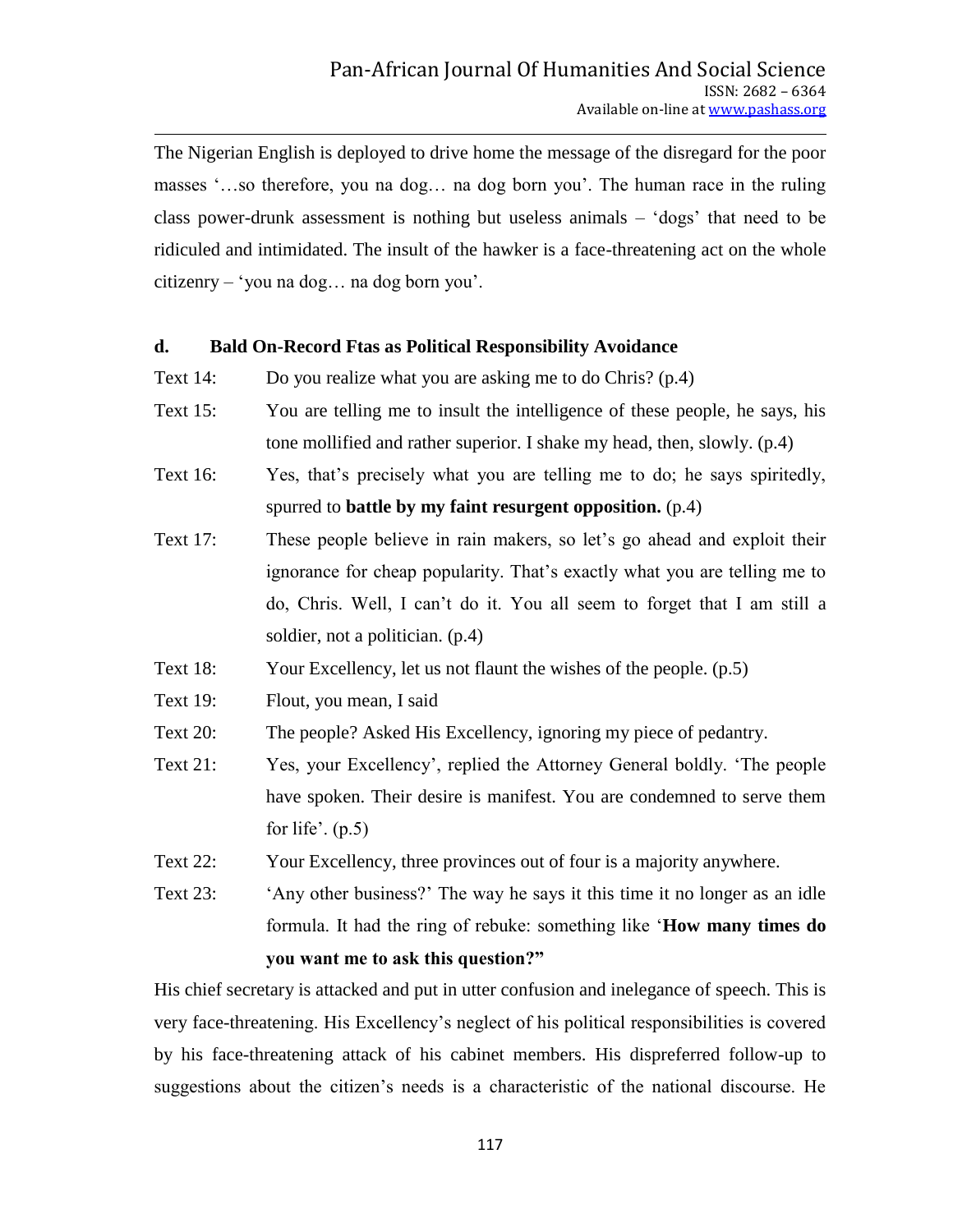adopts aggressive confrontations to intimidate and attack the cabinet members" faces to silence them. **He deploys unredressed face-threatening act to ridicule cabinet members to avoid talking about his political responsibilities.** 

- Text 24: But your Excellency, if I may erm crave your indulgence erm your Excellency's indulgence – and –  $erm - put$  in a word for the Honourable Commissioner". (p.6)
- Text 25: Which Honourable Commissioner? There are twelve of them, you know". This would have excited laughter at other times, but something totally new is happening now and we are all too amazed. (p.6)
- Text 26: Your Excellency, I mean the Honourable Commissioner for Information  $(p.6)$ .
- Text 27: He doesn"t need a word from you. Remember, he owns all the words in this country – newspaper, radio and television stations  $\dots$  (p.6).
- Text 28: … but His Excellency wasn"t done with us yet, alas!
- Text 29: What were you going to say for the Commissioner of Information, anyway? (p.7).

**Text 30: Your Excellency, it is – erm – about this visit to Abazon** (p.7).

Text 31: In that case, this meeting stands adjourned." He gets up abruptly. So abruptly that the noise we make scrambling to our feet would have been liked to a knee – sore congregation rising rowdily from the prayers of a garrulous priest (p.7).

His rude dismissal of the Attorney-General is bald on-record face threatening act not just for him alone but all cabinet members. He adjourns the meeting unceremoniously as if he deals with brainless idiots and not the various representatives of the nation who are projecting a state in need – Abazon. He shies away from political participations and responsibilities with intimidations. All discourse rules and strategies are flouted. There is neither phatic communion to establish social rapport at the beginning of discourses nor appropriate closing strategy.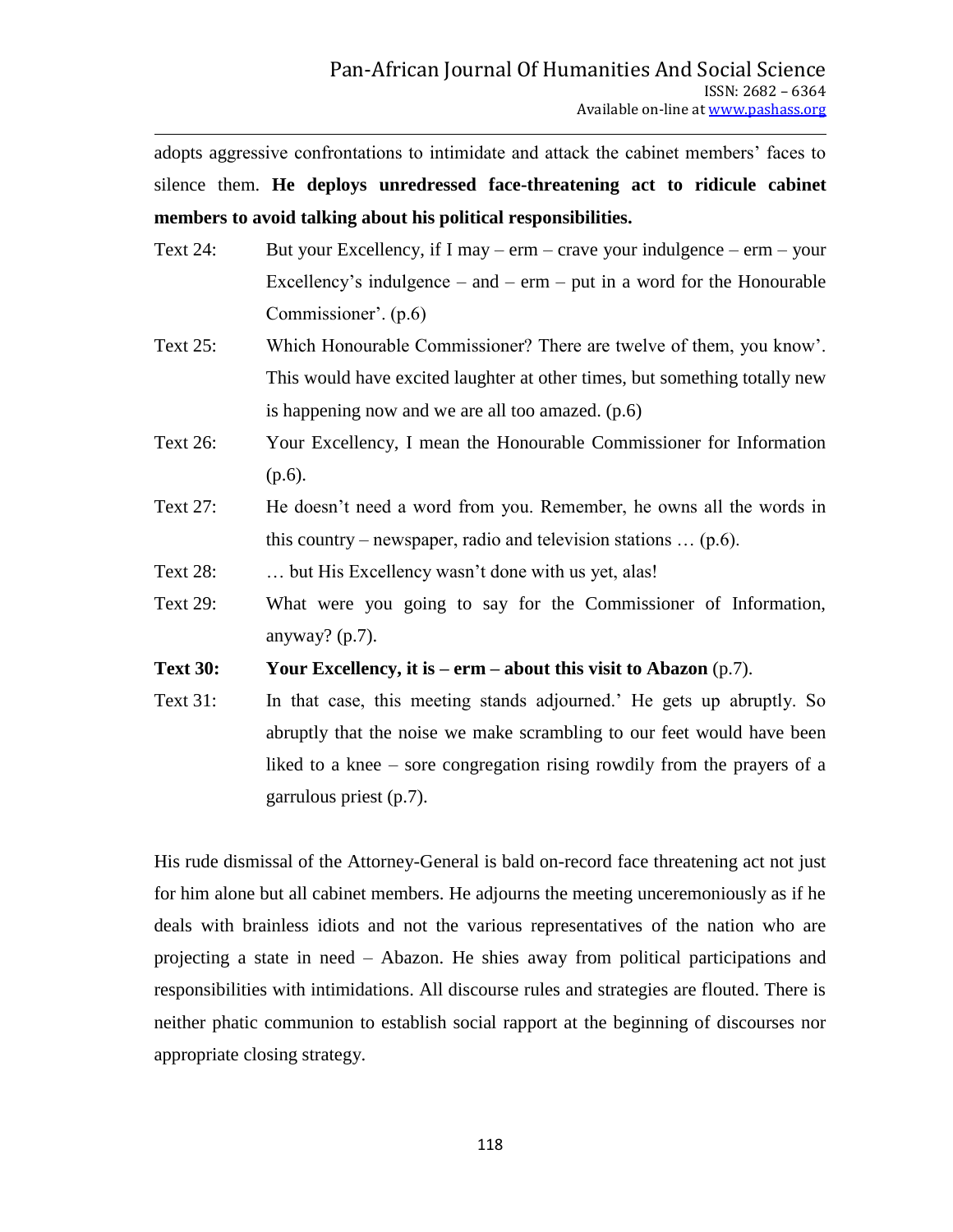Text 32: Sometimes he would say good afternoon, gentlemen on taking leave of us. Today, naturally, he said nothing.

# **f. Violation of Approbation Maxim and Face-Threatening Acts.**

The Abazonian protest makes him rush back to attack the Inspector-General of police of incompetence and negligence. Maximizing the dispraise of others violates the approbation politeness maxim.

Text 33: "Look at him! Just look at him", sneers His Excellency. "Gentlemen, this is my chief of police. He stands here gossiping while hoodlums storm the presidential palace. And he has no clue what is going on. Sit down! Inspector-General of police! (p.9)

The intimidatory tone of His Excellency portrays the texture of raw militarianism. His Excellency's utterance to the inspector-General of police is clear face-threatening act devoid of any linguistic mitigation. He hauls the insulting and embarrassing abuse on him bald on-record without linguistic redress.

Line 1 of the text – "Look at him! Just look at him" conveys his scorn. He riddles the Inspector-General of police, a man of very high status like a child. He sneers at him and reduces him to nothing. He makes him an object of ridicule and caricature. His highhanded, over bearing arrogant disrespect finds expression in his further utterance:

Gentlemen, this is my chief of police. He stands here

gossiping while hoodlums torn the presidential palace.

He strips the chief of police"s face-worth naked. He further shows his disregard for the entire cabinet by regarding their deliberations as "mere gossip". He intimidates the inspector general of police into silence and fear. The face-worth of a man of high authority is harassed and embarrassed. The bald on-record face-threatening act is also extended to the entire Executive council:

Text 34: That"s what I mean when I say that I have no Executive council. Can you see what I mean now, all of you? Take your seats, gentlemen, and stay there! He rushes out again.

His utterances are condemnatory and violate approbation politeness maxim. He dismisses his entire Executive Council as incompetent and useless – "can you see what I mean now,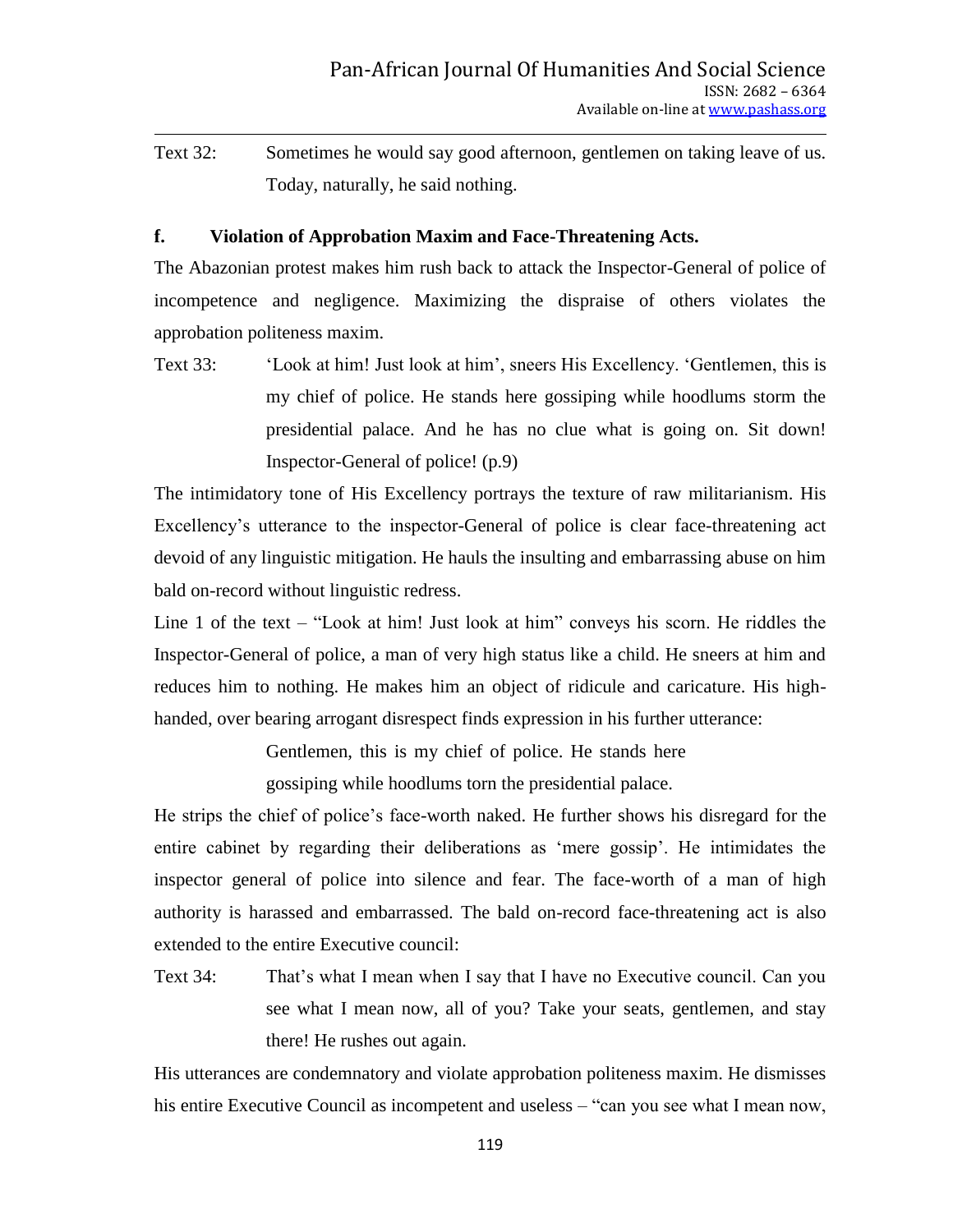all of you?" The rhetorical question is inclusive and makes room for no exemption. He furthers the face-threatening act by locking up and detaining members of his own cabinet. His Excellency"s detention of the members of his executive council also violates the tact politeness maxim. The detention cost them their:

- face-worth
- freedom
- dignity

The disillusionment of the citizenry at His Excellency"s linguistic choices and misrule make his downfall imminent. Professor Okong, a member of the cabinet says:

- Text 35: I go to prepare a place for you, gentlemen … But rest assured I will keep the most comfortable cell for myself.
- Text 36: I have thought of all this as a game that began innocently enough and then went suddenly **strange and poisonous.** But I may prove to be too sanguine even in that. For, if I am right, then looking back on the last two years it should be possible to point to specific and decisive event and say; it was at such and such a point that everything went wrong and the rules were suspended. But I have not found such a moment or such a cause although I have sought hard and long for it. And so it begins to seem to me that this thing probably never was a game that the present was there from the very beginning only I was too blind or too busy to notice. **But the real question which I have often asked myself is why then do I go on with it now that I can see**. I don't know. Simple inertia, maybe. Or perhaps sheer curiosity: **to see where it will all … well, end.** (p.2)

Ab initio, Chris, the Commissioner for Information predicts that His Excellency"s irascibility will lead to doom – "but the real question which I have often asked myself is why then do I go on with it now that I can see… Simple inertia, maybe. Or perhaps sheer curiosity: to see where it will all …well end". When members of a leader"s cabinet cannot work harmoniously with him, they will rather work assiduously to make his administration crumble without accomplishing anything. Intimidation, face-threatening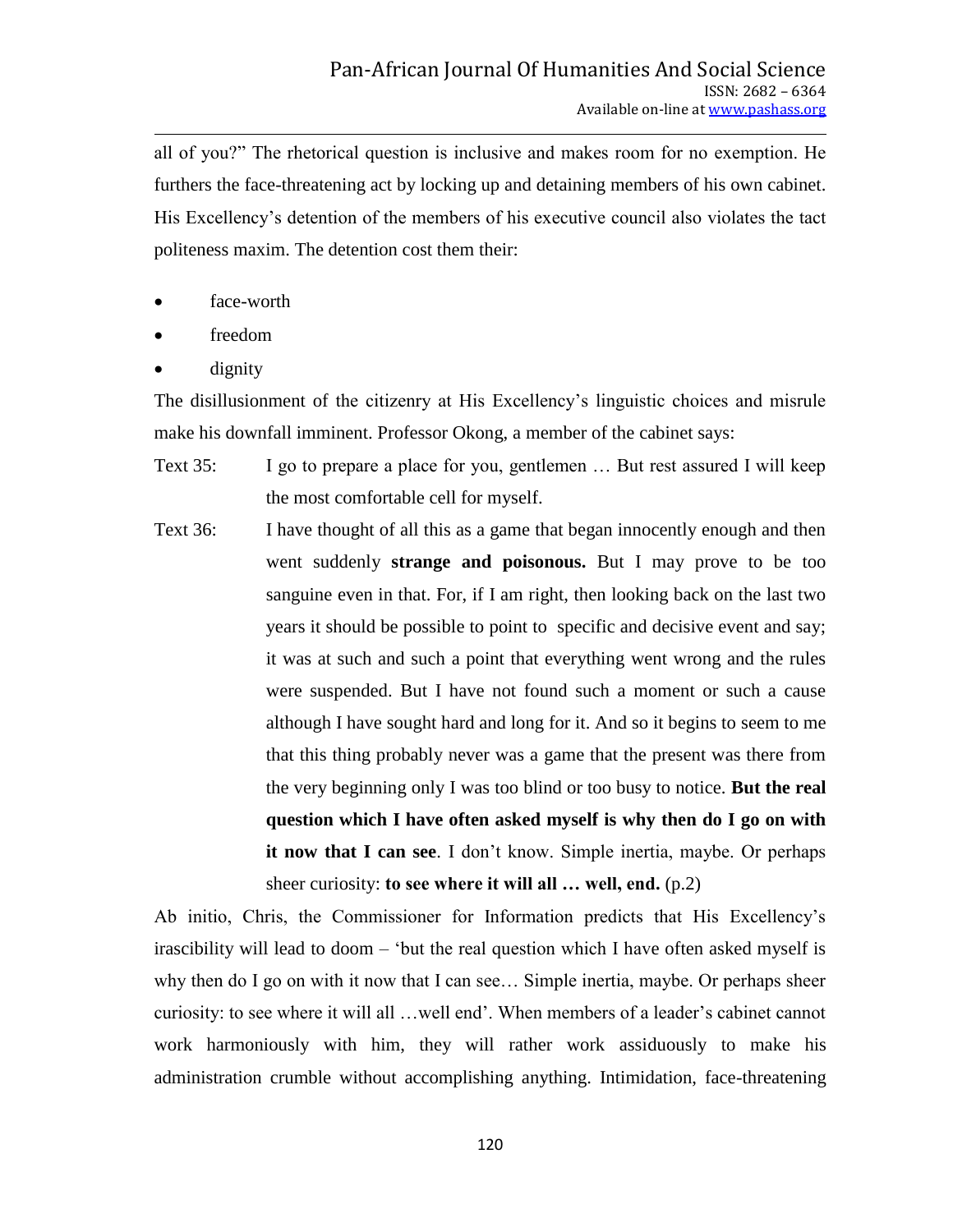acts bar citizenry from political participation which hinder sustainable development. It also breeds ill will that climaxes to conflict.

> He misread my quietude I think as either agreement or disagreement… it was neither, but pure, unadulterated disinterest. (p.4)

#### **g. Violation of Agreement Maxim/Fta**

#### **Dumb Insolence as Face-threatening Act:**

Text 37: For a full minute or so, the fury of his eyes lay on me. Briefly our eyes had been locked in combat. Then I had lowered mine to the shiny table-top in ceremonial capitulation. Long silence.**But he was not appeased**. Rather he was making the silence itself grow rapidly into its own kind of contest, like the eyewink duel of children. I conceded victory there as well. Without raising my eyes I said again: 'I am very sorry, your Excellence.' A year ago I would never have said it again that second time – without doing grave violence to myself. Now I did it like a casual favour to him. It meant nothing at all to me – no inconvenience whatever – and yet everything to him.(p.1)

There is a determined contest which His Excellency intends to win even in silence. "Briefly our eyes had been locked in combat. Then I had lowered mine to the shiny tabletop in ceremonial capitulation. Long silence. But he was not appeased. Rather he was making the silence itself grow rapidly into its own kind of contest, like the eyewink duel of children. I conceded victory there as well". The agreement politeness maxim of avoid disagreement is violated. The president's menacing gesture is pure threat.

The Lexemes 'capitulation' 'conceded' in conceded victory are face-threatening to the Commissioner for Information because he considers these acts as "doing grave violence to himself" (p.1). The president"s assertive nature blinds him to the fact. The absurdity of His Excellency"s thirst for power in everything is depicted in the simile which likens the silly contest to children"s game "Like the eyewink duel of children". The childish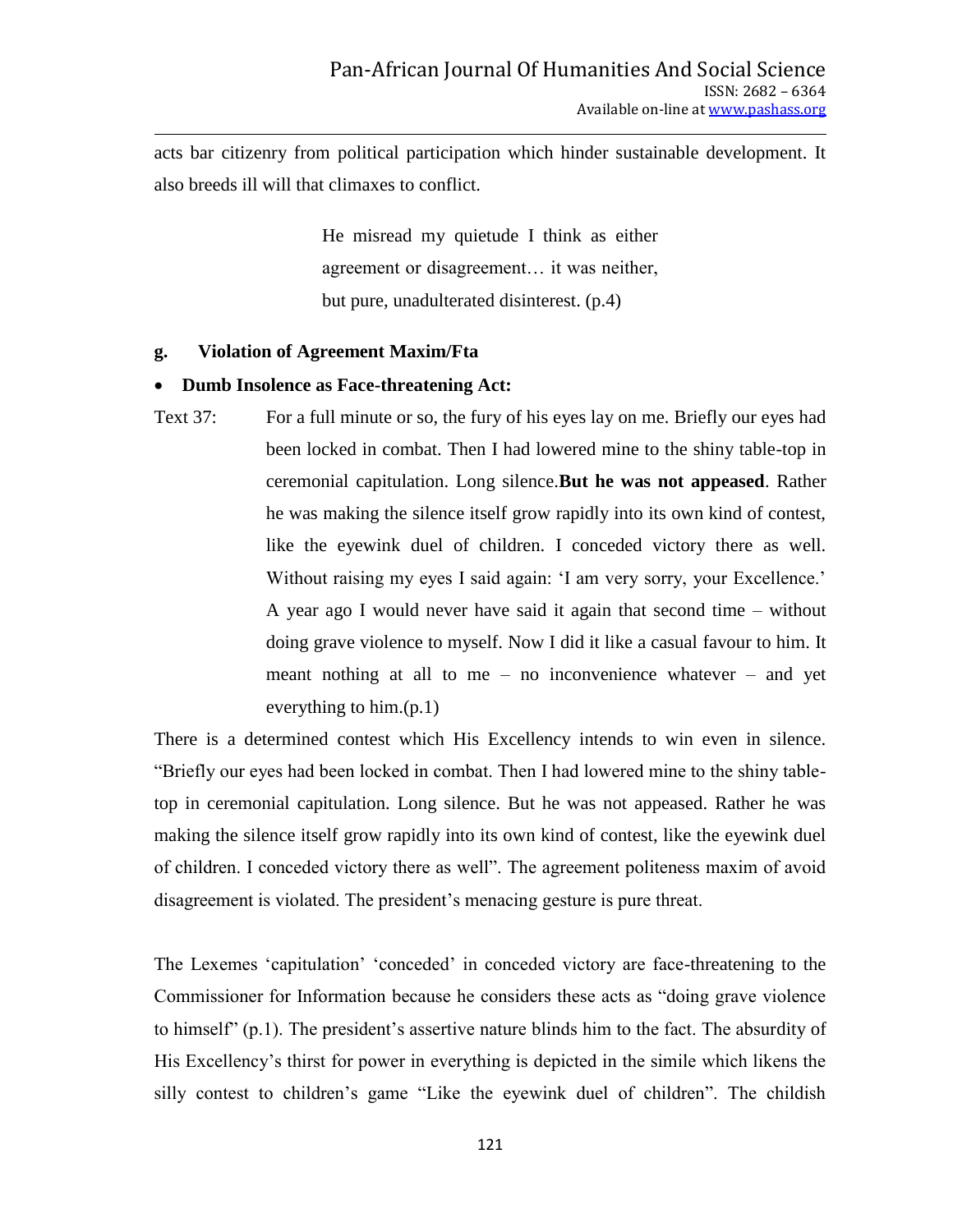behaviour demeans the image of the president. In belittling another, his moral bankruptcy is exposed.

# **h. Violation of Cooperative Principles of Quantity, Quality, Relation And Manner**

The perlocutionary force of His Excellency"s over-bearing attitude, violations of politeness maxims and face-threatening acts is deadly silence in the face of trouble. Since he will not heed their suggestions for the good of the rural and urban populace, their solidarity is lost. During the Abazon protest, the perlocutionary perspective finds expression in every member of the political class leaving him to his fate.

- Text 38: He turns to me. "Do you know anything about this?
- Text 39: I am sorry I don't your Excellency'
- Text 40: Beautiful. Just beautiful. Now can anyone here tell me anything about that crowd screaming out there? (p.9). He looks at each of us in turn. No one stirs or opens his mouth.

All his cabinet members refuse 'to stir' or 'open their mouth' at this point in time. They have been denied political participation which leads to lack of solidarity lack of development and the attendant conflict in the nation. At the end of the day, there is a coup d"état. The putsch brings an end to Sam"s regime. Keeping mute violates all the cooperative principles to show revolt against ill treatment. He is left to his fate.

#### **Conclusion and Recommendation**

From the foregoing, it is evident that creative works have constituted voices discussing all affairs of the people"s and nation"s life. Achebe"s *Anthills of the Savannah* has explored the consequences of a leader"s use of language of altercation and intimidation against cabinate members as well as the populace and ethnic minorities in Nigeria. It draws attention on the power of language to cause administrative conflict and subsequent failure of leadership. It warns that the use of violence and terrorism can frustrate political participation and positive nationhood even in the now.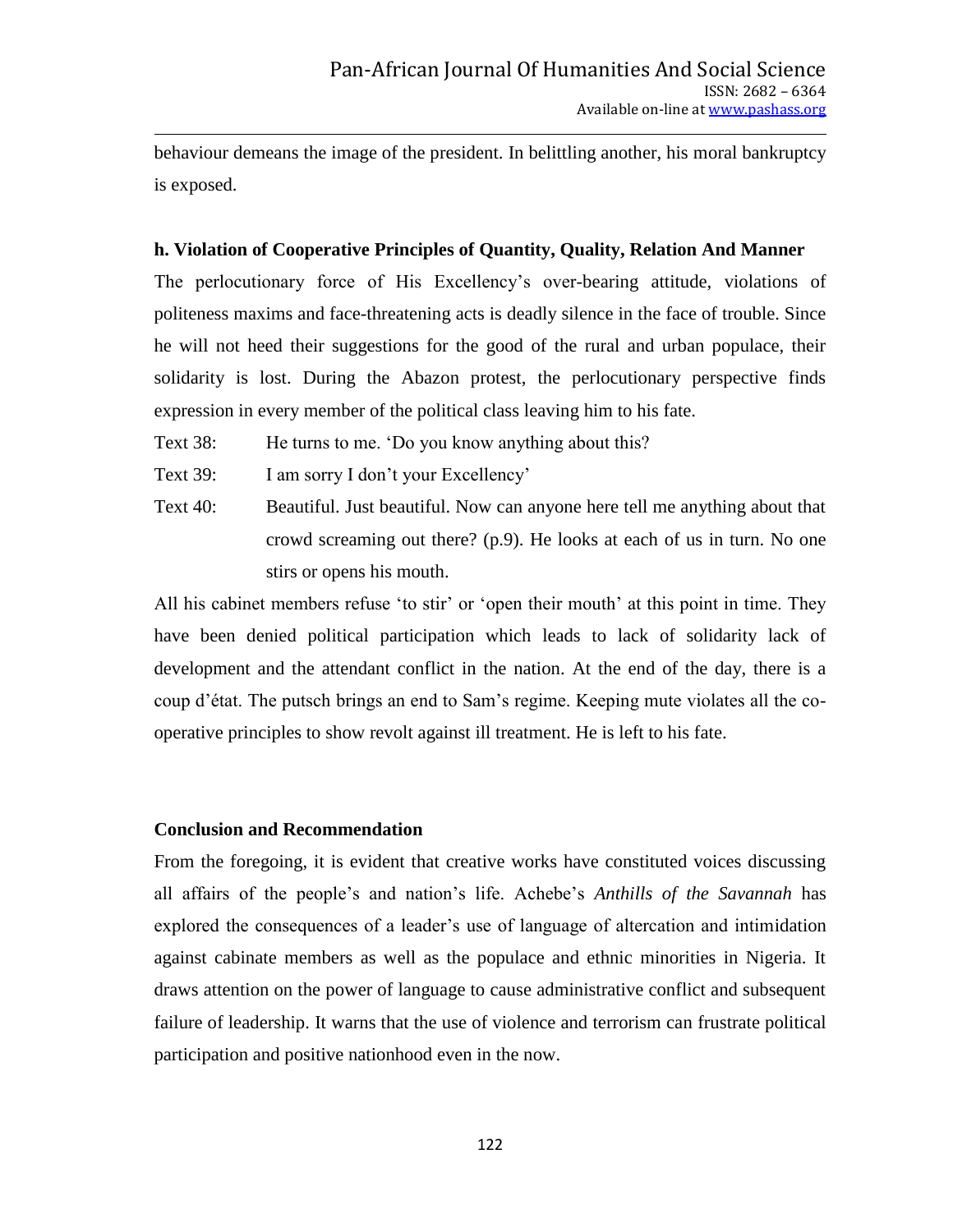From the study, it is clearly evident that one's language use demonstrates one's moral backing and moral ineptitude is evidenced in such acts as ethnicism, corruption, nepotism and the likes which have worked against positive nationhood. His Excellency"s intimidating language use characterized by face-threatening acts and violations of politeness principles mark him out as morally bankrupt and unable to gender sustainable development. His personal "good" supersedes the general "good". He shouts down the suggestions to better the lots of the Abazon people and his other citizens. His language use portrays his disregard for public good and consequent neglect of development.

Achebe"s *Anthills of the Savannah* demonstrates that utterances devoid of face-worth and politeness considerations for cabinet members and citizenry lead to leadership failure which breeds collapse of sustainable development. Language has to be properly managed by leaders to win the hearts of the followers and not annoy them. Achebe highlights instances in *Anthills of the Savannah* akin to one in which a leader, a former military dictator makes a sweeping statement that "Nigeria Youths are Lazy" without considering the impact of such unguarded utterance.

Language plays a great role in issues of politics and administration of any nation. It is the voice with which all national transactions are conducted. This paper consequently adduces that conscious and appropriate language use devoid of impolite and ridiculing intimidate expressions by the leader can help in achieving sustainable national development through political participation.

It is therefore concluded that for every political leader to succeed, he must learn to speak with tact for when a man"s drum starts sounding loudest, it tears. Achebe"s *Anthills of the Savannah* uses the violations of politeness maxims in a leader's utterance to explicate the impending doom that awaits any leader that fails to apply tact in his utterances. For such failure indexes conflict.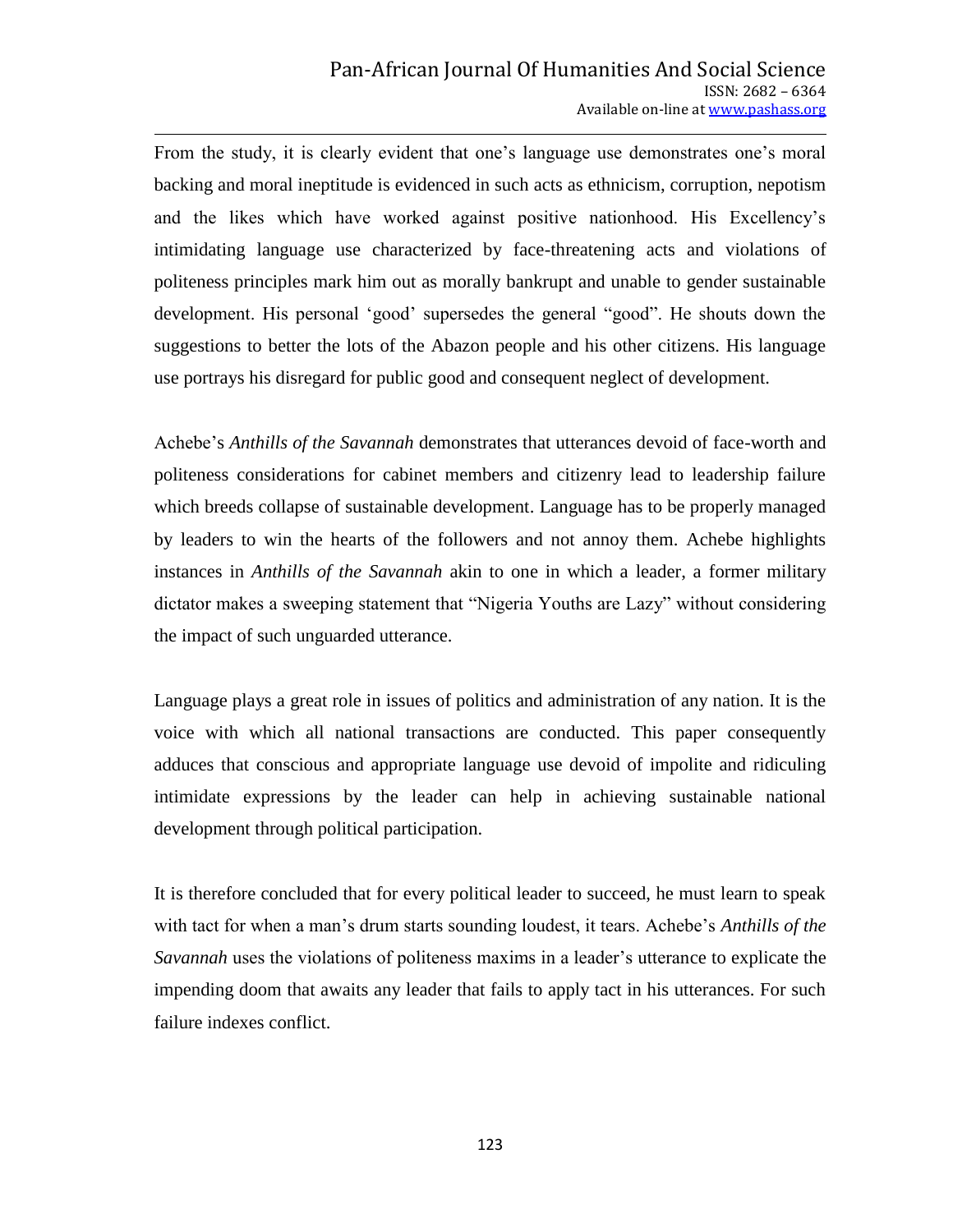One expects that an attribute of positive nationhood is good governance that is mindful of both physical and psychological needs of the people. Creative writers as well as journalists which perform the gate keeping role of the nation seem to assert that Africa and Nigeria in particular is far from claims of positive nationhood. A political leader"s language use devoid of politeness principles cannot promote the solidarity that can make the political class and citizenry work harmoniously to achieve sustainable development. For condemning corrupt leadership and reign of terror, literature has contributed its quota to positive nationhood.

It concludes that the rule of terror does not portray positive nationhood as sustainable development can never be achieved in such regime. No single leader"s ideas can make for successful leadership. And when a man's drum beats loudest, a tear is imminent.

Civilians in government should not outing the military in terrorism. Positive nationhood has to do with overall development.

Creative language should be introduced as a school subject in the secondary and tertiary institutions where students will be taught effective use of language.

#### **Recommendations**

- From the discourse above, we recommend that leaders before assuming offices can have leadership orientation which content will also be language for addressing the masses.
- Creative language should be introduced as a school subject in the secondary and tertiary institutions where students will be taught effective use of language.
- Since the youths are the leaders of tomorrow, it is important to educate them on the importance and power of language for language can make or mar. Knowledge of appropriate language use can make one successful in all spheres of life.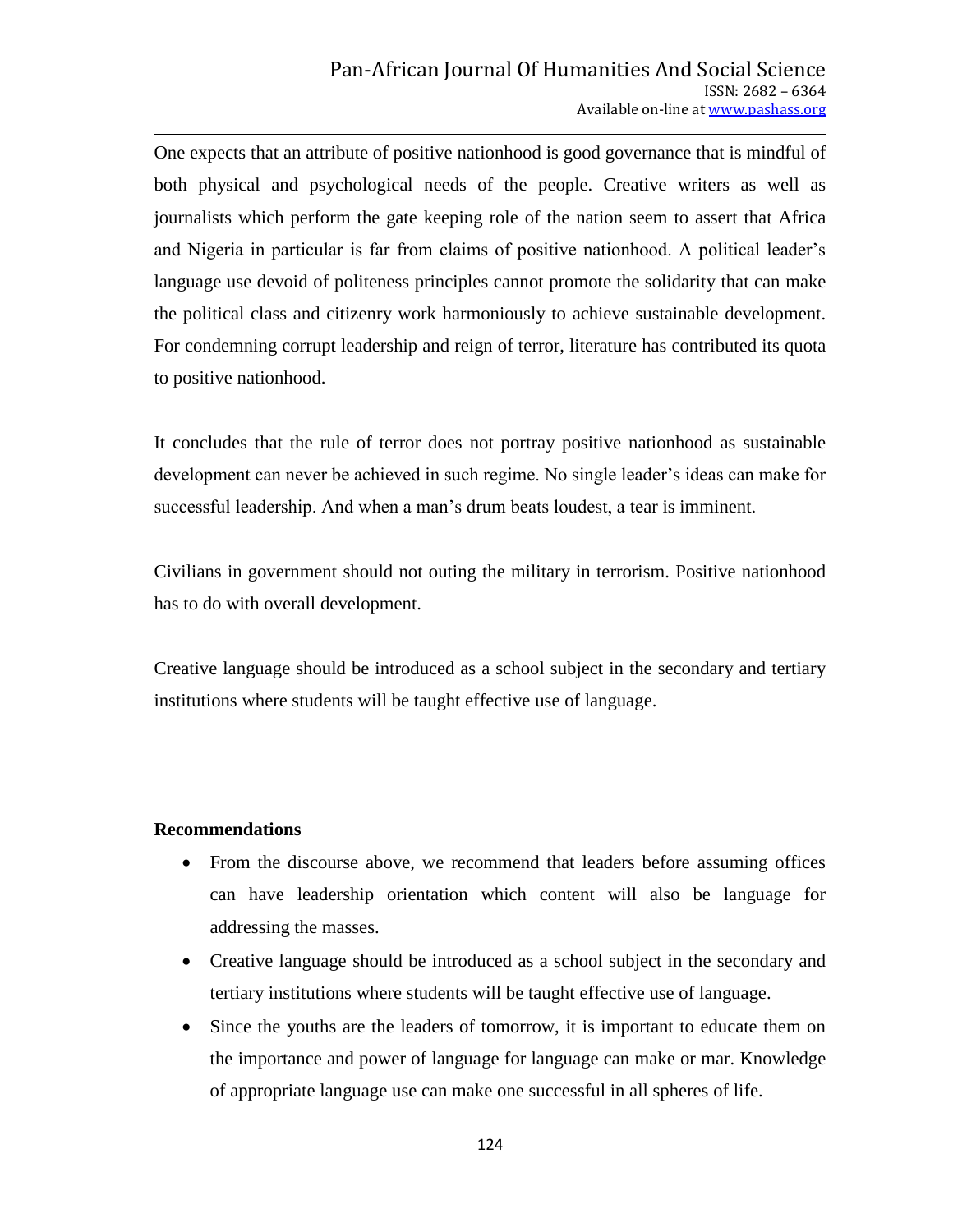- Youths should be advised to avoid language that can hurt, create tension or cause violence.
- Since the home is the basis of the society, parents should desist from using vulgar language devoid of politeness principles in addressing their children.